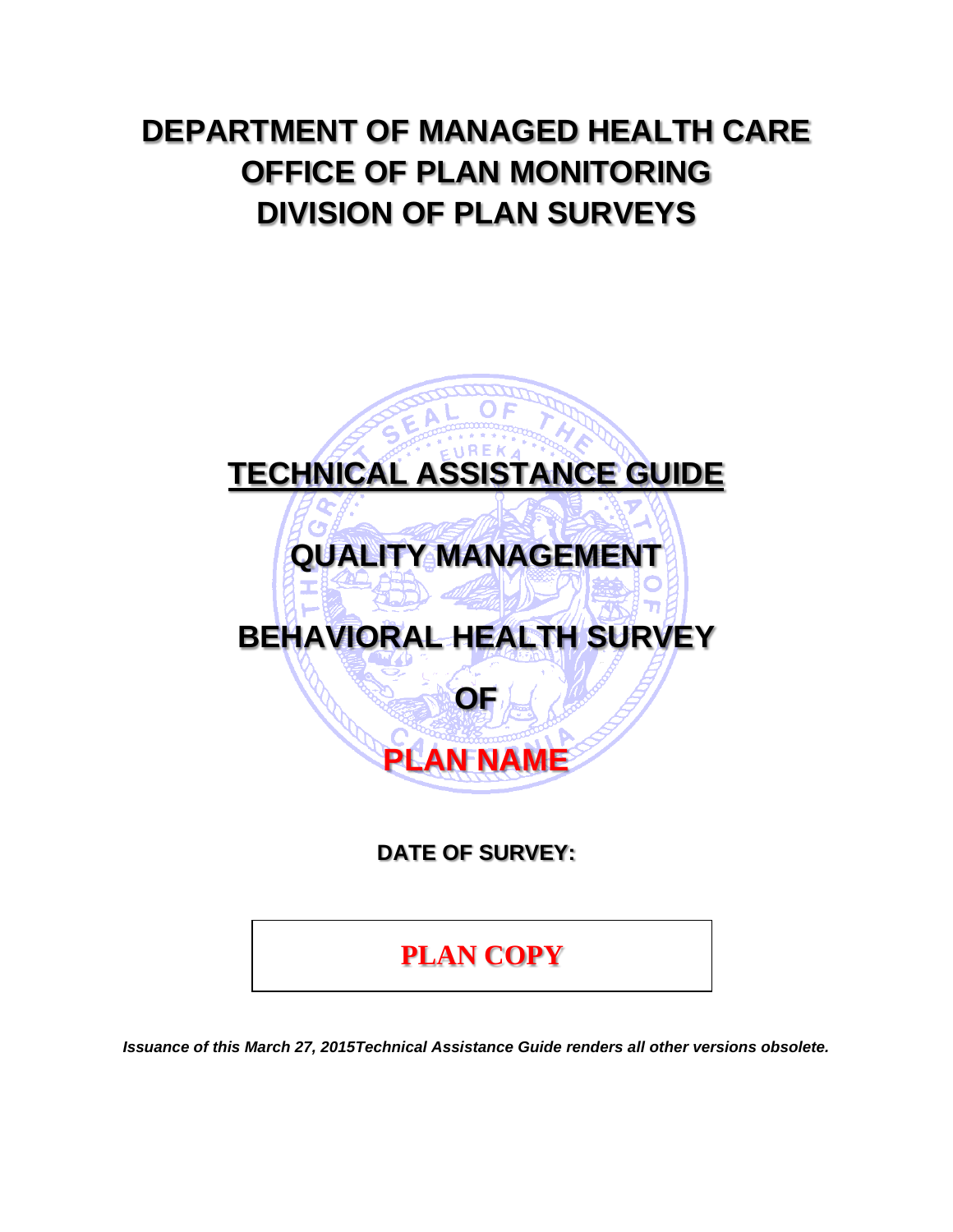## **QUALITY MANAGEMENT REQUIREMENTS**

## **TABLE OF CONTENTS**

| Requirement QM-001: QM Program Intent and Regulatory Purpose, Structure     |
|-----------------------------------------------------------------------------|
|                                                                             |
| Requirement QM-002: QM Program Monitors the Full Scope of QM Activities  11 |
| Requirement QM-003: Precautions to Ensure Appropriate Care is Not Withheld  |
|                                                                             |
|                                                                             |
|                                                                             |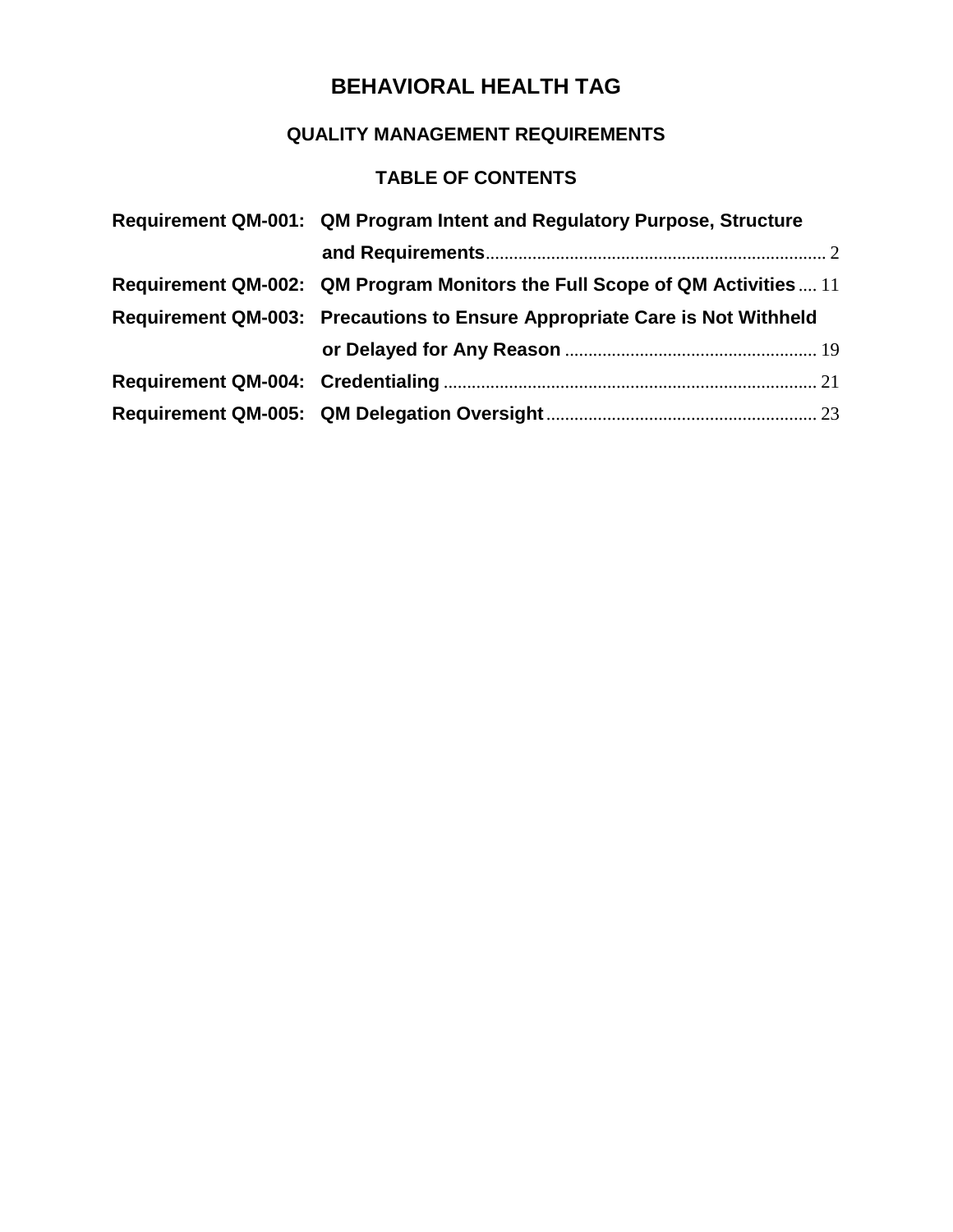#### <span id="page-2-0"></span>**Requirement QM-001: QM Program Intent and Regulatory Purpose, Structure and Requirements**

#### **STATUTORY/REGULATORY CITATIONS**

#### **CA Health and Safety Code Section 1369**

Every plan shall establish procedures to permit subscribers and enrollees to participate in establishing the public policy of the plan. For purposes of this section, public policy means acts performed by a plan or its employees and staff to assure the comfort, dignity, and convenience of patients who rely on the plan's facilities to provide health care services to them, their families, and the public.

#### **28 CCR 1300.69**

Unless a plan complies with the requirements of the Health Maintenance Organization Act of 1973 in affording subscribers and enrollees' procedures to participate in establishing the public policy of the plan, as defined in Section 1369 of the Act, it shall comply with each of the following requirements:

(a) If the plan is a corporation, either:

(1) At least one-third of its governing board shall be subscribers and/or enrollees, or

(2) There shall be established a standing committee which shall be responsible for participating in establishing public policy of the plan as defined in Section 1369 of the Act, and whose recommendations and reports are regularly and timely reported to the governing board. The governing board shall act upon such recommendations and such action shall be recorded in the board's minutes. The membership of the standing committee shall comply with each of the following:

(A) At least 51% of the members shall be subscribers and/or enrollees,

(B) At least one member shall be a member of the governing board of the plan, and

(C) At least one member shall be a provider.

(b) If the plan is a partnership, trust or unincorporated association, there shall be established a standing committee of the governing body or executive committee of the plan, which committee shall be responsible for participation in establishing public policy of the plan as defined in Section 1369 of the Act and whose recommendations and reports are regularly and timely reported to the governing body or executive committee of the plan. The governing body or executive committee of the plan shall act upon such recommendations and such action shall be recorded in its minutes. The membership of the standing committee shall comply with each of the following:

(1) At least 51% of the members shall be subscribers and/or enrollees,

(2) At least one member shall also be a member of the governing body or executive committee of the plan, and

(3) At least one member shall be a provider.

(c) If the plan is a sole proprietorship, it shall establish a standing committee which shall be responsible for participation in establishing public policy of the plan as defined in Section 1369 of the Act and whose recommendations are reported regularly and timely to the sole proprietor. The sole proprietor shall act upon such recommendations and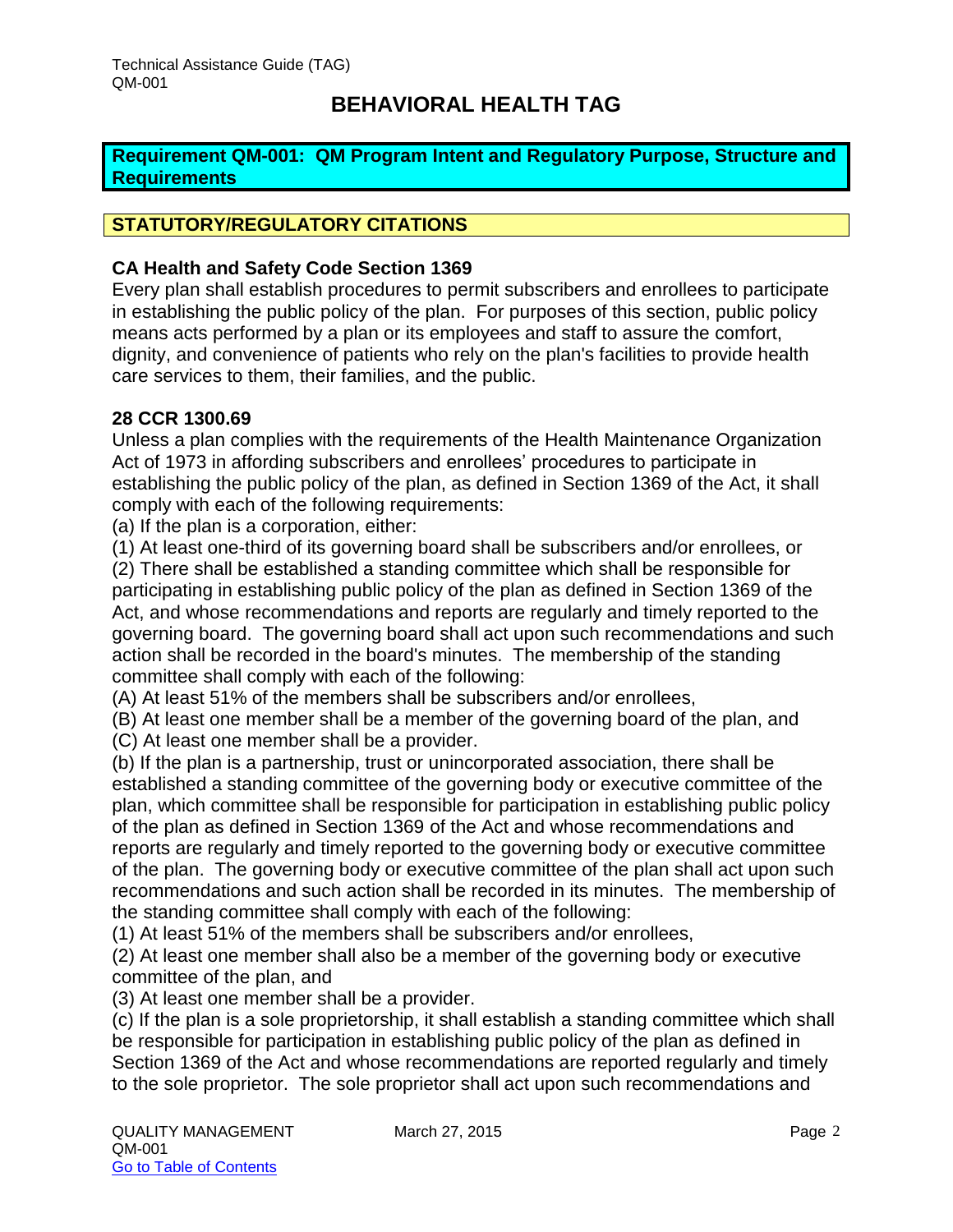such action shall be recorded. The membership of the standing committee shall comply with each of the following:

(1) At least 51% of the members shall be subscribers and/or enrollees,

(2) The sole proprietor shall be a member, and

(3) At least one provider shall be a member.

(d) Those individuals who fulfill the requirements stated in this section for subscriber and/or enrollee membership upon the governing body or standing committee shall be persons who are not employees of the plan, providers of health care services, subcontractors to the plan or group contract brokers, or persons financially interested in the plan.

(e) Advisory committees do not meet the requirements of subsections (a), (b) or (c).

(f) Enrollees and subscribers participating in establishing public policy shall have access to information available from the plan regarding public policy, including financial information and information about the specific nature and volume of complaints received by the plan and their disposition.

(g) In connection with the selection of enrollee and subscriber members of any governing board or standing committee, the plan shall generally consider the makeup of its enrollee and subscriber population, including but not limited to factors such as ethnic extraction, demography, occupation and geography as well as identifiable and individual group participation. Any such selection or election of enrollee or subscriber members shall be conducted on a fair and reasonable basis. This subsection does not require the plan to maintain supporting statistical data.

(h) The public policy participation procedure shall be incorporated into the bylaws or other governing documents of the plan. The terms of subscriber and enrollee members of the public policy making body shall be of reasonable length and overlap so as to provide continuity and experience in representation. A standing committee shall meet at least quarterly.

(i) The plan shall (1) in each evidence of coverage or combined evidence of coverage and disclosure form, or at least annually by other means, furnish to its subscribers and enrollees a description of its system for their participation in establishing public policy, and (2) communicate material changes affecting public policy to subscribers and enrollees.

#### **28 CCR 1300.70(a)**

(a) Intent and Regulatory Purpose.

(1) The QA program must be directed by providers and must document that the quality of care provided is being reviewed, that problems are being identified, that effective action is taken to improve care where deficiencies are identified, and that follow-up is planned where indicated.

(2) This section is not intended to set forth a prescriptive approach to QA methodology. This section is intended to afford each plan flexibility in meeting Act quality of care requirements.

(3) A plan's QA program must address service elements, including accessibility, availability, and continuity of care. A plan's QA program must also monitor whether the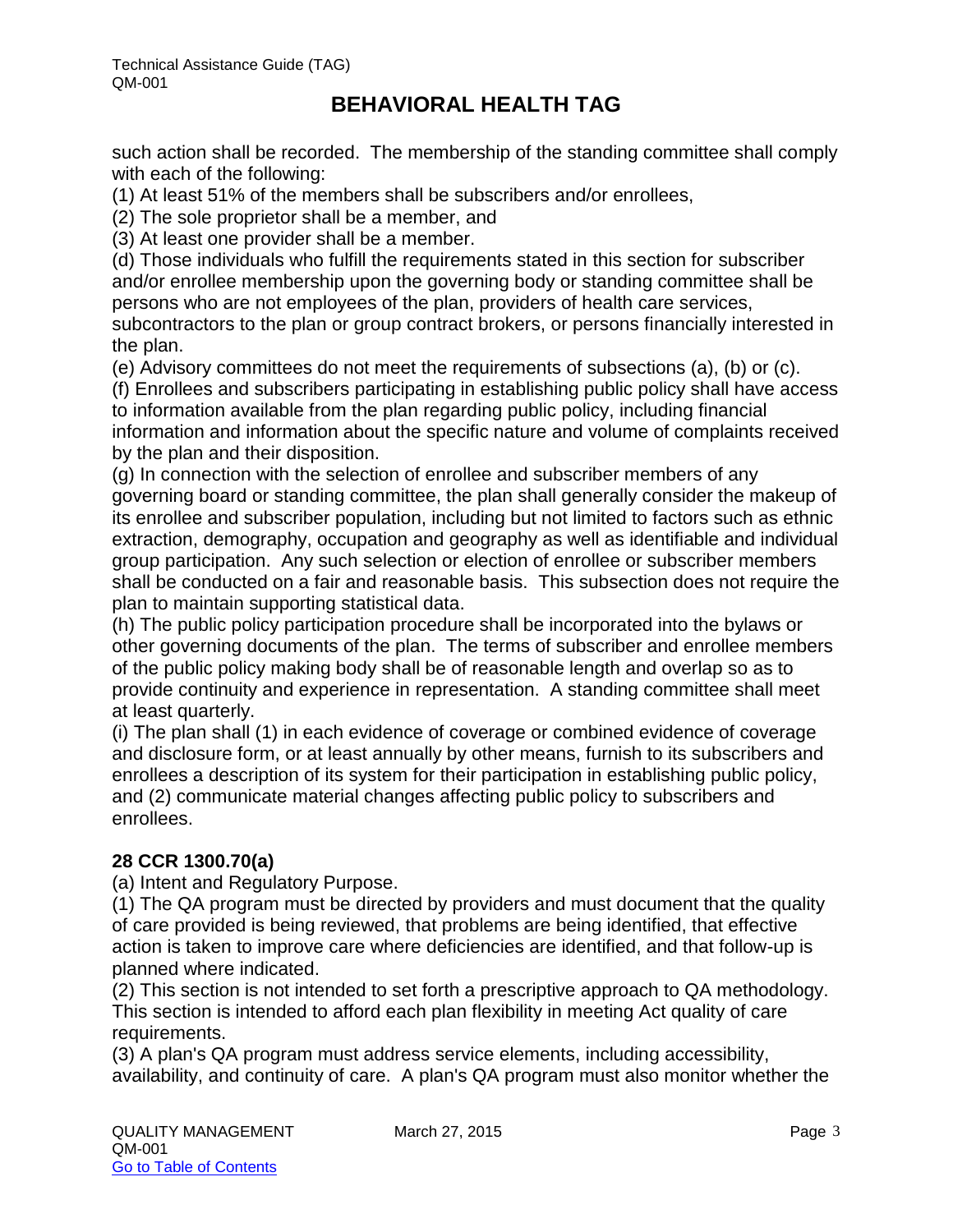provision and utilization of services meets professionally recognized standards of practice.

(4) The Department's assessment of a plan's QA program will focus on:

(A) the scope of QA activities within the organization;

(B) the structure of the program itself and its relationship to the plan's administrative structure;

(C) the operation of the QA program; and

(D) the level of activity of the program and its effectiveness in identifying and correcting deficiencies in care.

#### **28 CCR 1300.70(a)(1)**

(a) Intent and Regulatory Purpose.

(1) The QA program must be directed by providers and must document that the quality of care provided is being reviewed, that problems are being identified, that effective action is taken to improve care where deficiencies are identified, and that follow-up is planned where indicated.

deficiencies in care.

#### **28 CCR 1300.70(b)(1) and (2)**

(b) Quality Assurance Program Structure and Requirements.

(1) Program Structure.

To meet the requirements of the Act which require plans to continuously review the quality of care provided, each plan's quality assurance program shall be designed to ensure that:

(A) a level of care which meets professionally recognized standards of practice is being delivered to all enrollees;

(B) quality of care problems are identified and corrected for all provider entities;

(C) physicians (or in the case of specialized plans, dentists, optometrists, psychologists or other appropriate licensed professionals) who provide care to the plan's enrollees are an integral part of the QA program;

(D) appropriate care which is consistent with professionally recognized standards of practice is not withheld or delayed for any reason, including a potential financial gain and/or incentive to the plan providers, and/or others; and

(E) the plan does not exert economic pressure to cause institutions to grant privileges to health care providers that would not otherwise be granted, nor to pressure health care providers or institutions to render care beyond the scope of their training or experience. (2) Program Requirements.

In order to meet these obligations each plan's QA program shall meet all of the following requirements:

(A) There must be a written QA plan describing the goals and objectives of the program and organization arrangements, including staffing, the methodology for on-going monitoring and evaluation of health services, the scope of the program, and required levels of activity.

(B) Written documents shall delineate QA authority, function and responsibility, and provide evidence that the plan has established quality assurance activities and that the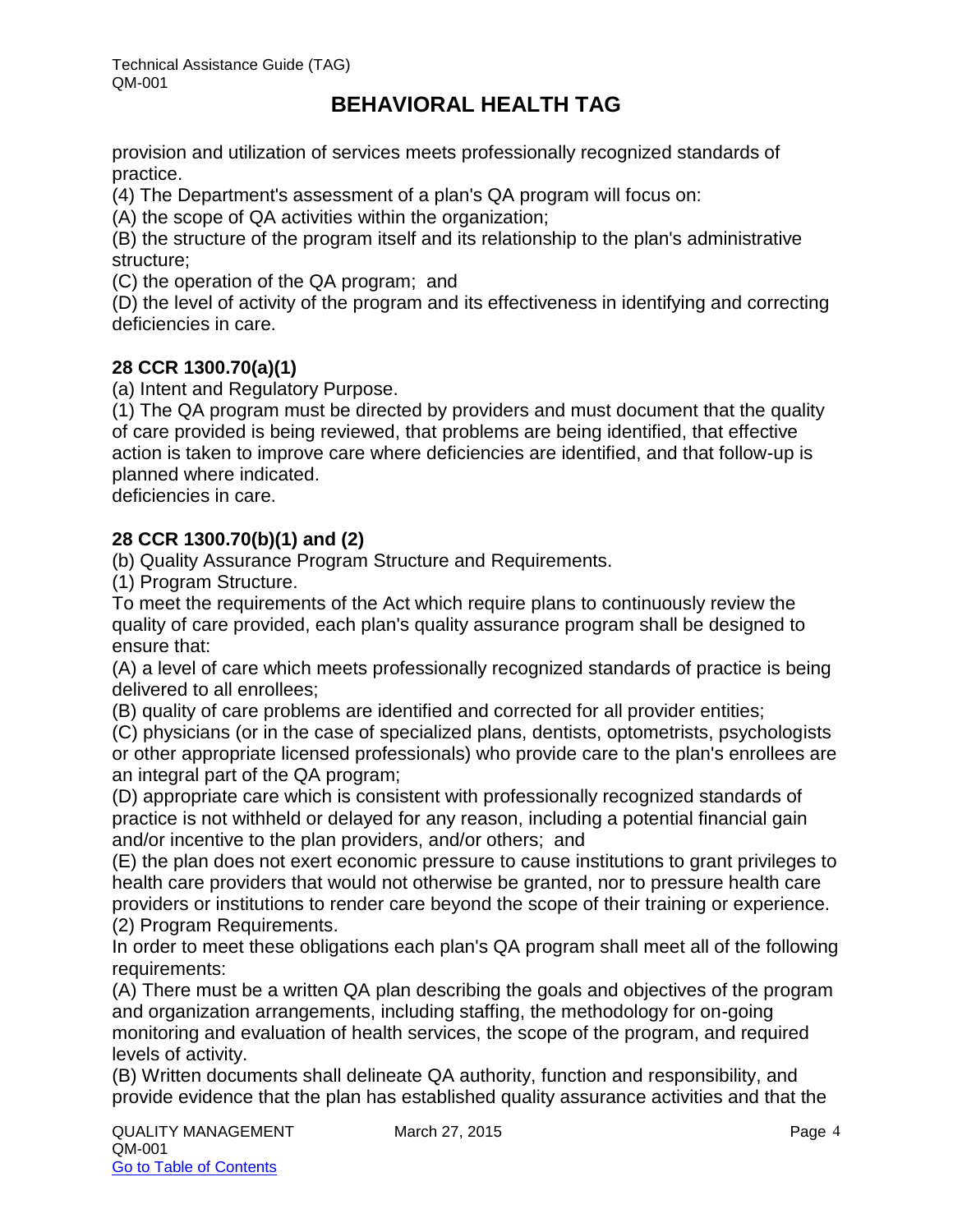plan's governing body has approved the QA Program. To the extent that a plan's QA responsibilities are delegated within the plan or to a contracting provider, the plan documents shall provide evidence of an oversight mechanism for ensuring that delegated QA functions are adequately performed.

(C) The plan's governing body, its QA committee, if any, and any internal or contracting providers to whom QA responsibilities have been delegated, shall each meet on a quarterly basis, or more frequently if problems have been identified, to oversee their respective QA program responsibilities. Any delegated entity must maintain records of its QA activities and actions, and report to the plan on an appropriate basis and to the plan's governing body on a regularly scheduled basis, at least quarterly, which reports shall include findings and actions taken as a result of the QA program. The plan is responsible for establishing a program to monitor and evaluate the care provided by each contracting provider group to ensure that the care provided meets professionally recognized standards of practice. Reports to the plan's governing body shall be sufficiently detailed to include findings and actions taken as a result of the QA program and to identify those internal or contracting provider components which the QA program has identified as presenting significant or chronic quality of care issues.

(D) Implementation of the QA program shall be supervised by a designated physician(s), or in the case of specialized plans, a designated dentist(s), optometrist(s), psychologist(s) or other licensed professional provider, as appropriate.

(E) Physician, dentist, optometrist, psychologist or other appropriate licensed professional participation in QA activity must be adequate to monitor the full scope of clinical services rendered, resolve problems and ensure that corrective action is taken when indicated. An appropriate range of specialist providers shall also be involved. (F) There must be administrative and clinical staff support with sufficient knowledge and experience to assist in carrying out their assigned QA activities for the plan and delegated entities.

(G) Medical groups or other provider entities may have active quality assurance programs which the plan may use. In all instances, however, the plan must retain responsibility for reviewing the overall quality of care delivered to plan enrollees.

If QA activities are delegated to a participating provider to ensure that each provider has the capability to perform effective quality assurance activities, the plan must do the following:

(1) Inform each provider of the plan's QA program, of the scope of that provider's QA responsibilities, and how it will be monitored by the plan.

(2) Ascertain that each provider to which QA responsibilities have been delegated has an in-place mechanism to fulfill its responsibilities, including administrative capacity, technical expertise and budgetary resources.

(3) Have ongoing oversight procedures in place to ensure that providers are fulfilling all delegated QA responsibilities.

(4) Require that standards for evaluating that enrollees receive health care consistent with professionally recognized standards of practice are included in the provider's QA program, and be assured of the entity's continued adherence to these standards. (5) Ensure that for each provider the quality assurance/utilization review mechanism will encompass provider referral and specialist care patterns of practice, including an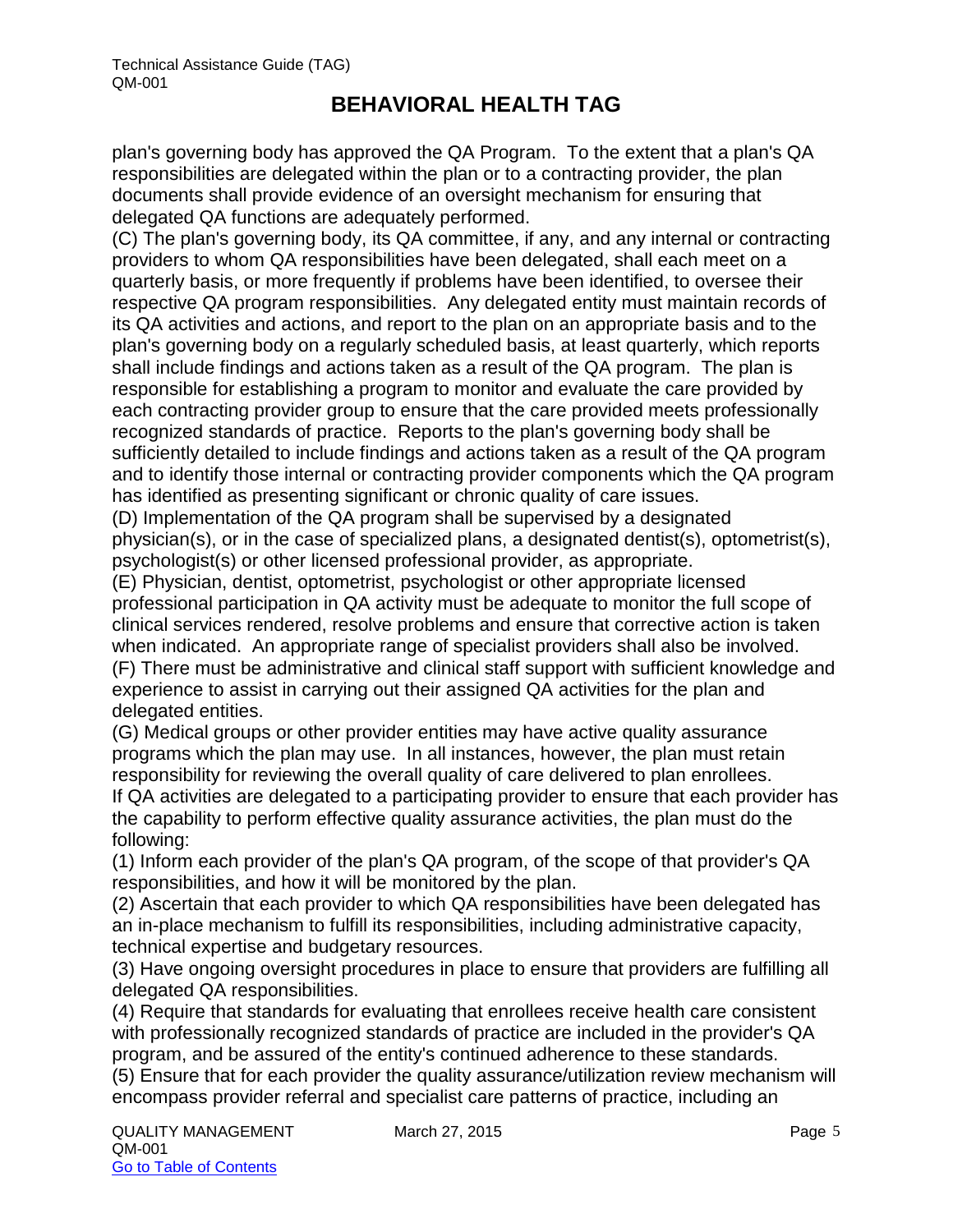assessment of timely access to specialists, ancillary support services, and appropriate preventive health services based on reasonable standards established by the plan and/or delegated providers.

(6) Ensure that health services include appropriate preventive health care measures consistent with professionally recognized standards of practice. There should be screening for conditions when professionally recognized standards of practice indicate that screening should be done.

#### **28 CCR 1300.70(b)(1)**

(b) Quality Assurance Program Structure and Requirements.

(1) Program Structure.

To meet the requirements of the Act which require plans to continuously review the quality of care provided, each plan's quality assurance program shall be designed to ensure that:

(A) a level of care which meets professionally recognized standards of practice is being delivered to all enrollees;

(B) quality of care problems are identified and corrected for all provider entities;

(C) physicians (or in the case of specialized plans, dentists, optometrists, psychologists or other appropriate licensed professionals) who provide care to the plan's enrollees are an integral part of the QA program;

(D) appropriate care which is consistent with professionally recognized standards of practice is not withheld or delayed for any reason, including a potential financial gain and/or incentive to the plan providers, and/or others; and

(E) the plan does not exert economic pressure to cause institutions to grant privileges to health care providers that would not otherwise be granted, nor to pressure health care providers or institutions to render care beyond the scope of their training or experience.

#### **28 CCR 1300.70(b)(2)(A), (B), and (F)**

(b) Quality Assurance Program Structure and Requirements.

(2) Program Requirements.

In order to meet these obligations each plan's QA program shall meet all of the following requirements:

(A) There must be a written QA plan describing the goals and objectives of the program and organization arrangements, including staffing, the methodology for on-going monitoring and evaluation of health services, the scope of the program, and required levels of activity.

(B) Written documents shall delineate QA authority, function and responsibility, and provide evidence that the plan has established quality assurance activities and that the plan's governing body has approved the QA Program. To the extent that a plan's QA responsibilities are delegated within the plan or to a contracting provider, the plan documents shall provide evidence of an oversight mechanism for ensuring that delegated QA functions are adequately performed.

(F) There must be administrative and clinical staff support with sufficient knowledge and experience to assist in carrying out their assigned QA activities for the plan and delegated entities.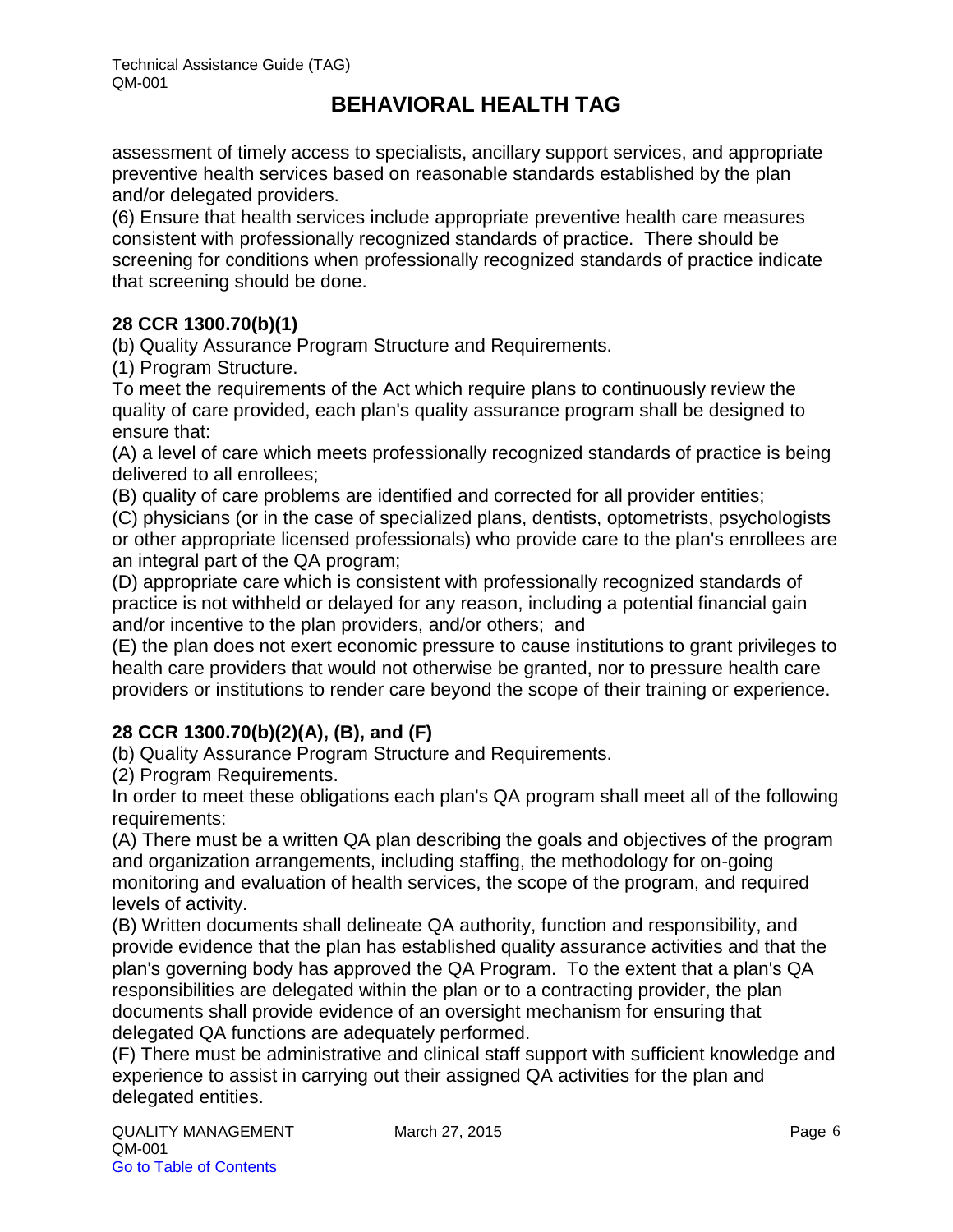#### **28 CCR 1300.70(b)(2)(C)**

(b) Quality Assurance Program Structure and Requirements.

(2) Program Requirements.

In order to meet these obligations each plan's QA program shall meet all of the following requirements:

(C) The plan's governing body, its QA committee, if any, and any internal or contracting providers to whom QA responsibilities have been delegated, shall each meet on a quarterly basis, or more frequently if problems have been identified, to oversee their respective QA program responsibilities. Any delegated entity must maintain records of its QA activities and actions, and report to the plan on an appropriate basis and to the plan's governing body on a regularly scheduled basis, at least quarterly, which reports shall include findings and actions taken as a result of the QA program. The plan is responsible for establishing a program to monitor and evaluate the care provided by each contracting provider group to ensure that the care provided meets professionally recognized standards of practice. Reports to the plan's governing body shall be sufficiently detailed to include findings and actions taken as a result of the QA program and to identify those internal or contracting provider components which the QA program has identified as presenting significant or chronic quality of care issues.

#### **INDIVIDUAL(S)/POSITION(S) TO BE INTERVIEWED**

#### **Staff responsible for the activities described above, for example:**

- $\bullet$  CFO
- Board Member (if feasible)
- QA Director
- **QA Committee members**
- Designated Physician/clinician that provides oversight of QA Program
- Providers that participate in the QA Program

#### **DOCUMENTS TO BE REVIEWED**

- QM Program description and/or plan.
- QM Work Plan or action plan.
- Organizational charts showing the relationship of the QM Department and committees to the overall structure and the accountability of senior management for QM activities.
- Annual QM Plan evaluation for the last two years.
- Minutes of the QM Committee or its equivalent and its subcommittee meetings for the last 18–24 months.
- Meeting Minutes of Governing Body review of QM monitoring results.
- Job description and resume of Physician or other clinician, as appropriate, who provides clinical direction to the QM Program.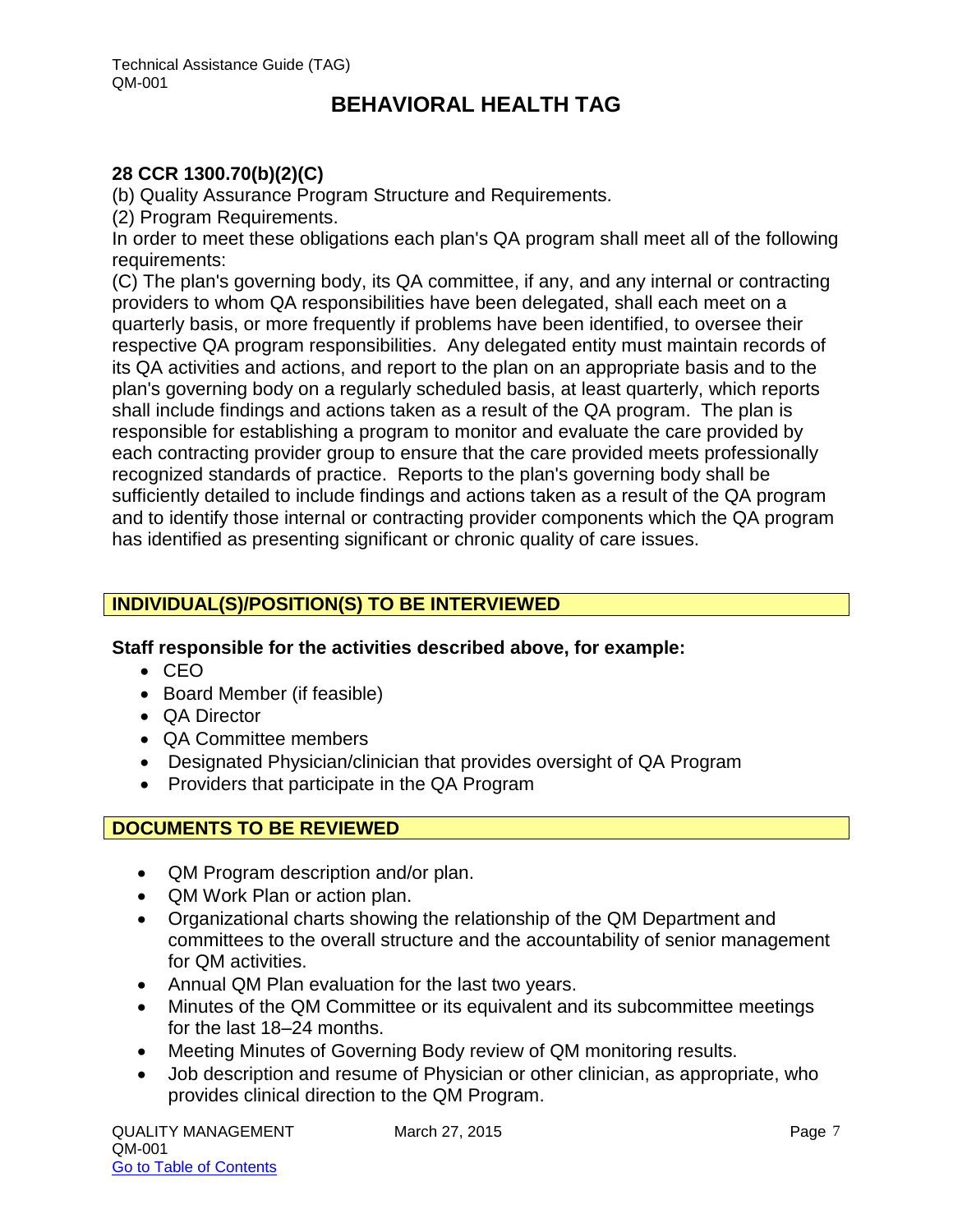Review licensing filing of the Plan's QM Program and confirm submission of appropriate policies and procedures.

#### *QM-001 - Key Element 1:*

**1. The Plan has established and documented a QM Program consistent with regulatory purpose and intent. (Pre-Onsite Scoring) CA Health and Safety Code section 1369; 28 CCR 1300.69; 28 CCR 1300.70(a); 28 CCR 1300.70(b)(1) and (2)** 

|                     | <b>Assessment Questions</b>                                                                                                                                                                                                   | <b>Yes</b> | <b>No</b> | N/A |
|---------------------|-------------------------------------------------------------------------------------------------------------------------------------------------------------------------------------------------------------------------------|------------|-----------|-----|
| Program?            | 1.1 Does the Plan have a written description of the QM                                                                                                                                                                        |            |           |     |
|                     | 1.2 Is a Physician or other licensed provider designated to<br>provide clinical direction to the QM Program?                                                                                                                  |            |           |     |
| 1.3                 | Does the designated Physician hold a current unrestricted<br>California license to practice medicine?                                                                                                                         |            |           |     |
| 1.4<br>staff?       | Is there evidence that the designated Physician is<br>substantially involved in QM Program operations evidenced<br>by time commitment, clinical oversight, and guidance to QM                                                 |            |           |     |
| 1.5                 | Does the QA Plan confirm a quality of care monitoring<br>cycle: 1) problems are identified; 2) effective action is taken<br>to improve care when deficiencies are identified; and 3)<br>follow-up is planned where indicated? |            |           |     |
| $1.6\,$<br>of care? | Does the scope of the QA Program address service<br>elements, including accessibility, availability, and continuity                                                                                                           |            |           |     |
| 1.7                 | Does the scope of the QA Program monitor whether the<br>provision and utilization of services meets professionally<br>recognized standards of practice?                                                                       |            |           |     |
| 1.8<br>of the Plan? | Has the Plan established procedures to permit subscribers<br>and enrollees to participate in establishing the public policy                                                                                                   |            |           |     |
| 1.9                 | If the Plan is a corporation and the governing board<br>establishes public policy, are at least one-third of the board<br>members subscribers and/or enrollees?                                                               |            |           |     |
| policy?             | 1.10 If the governing board does not establish public policy, does<br>the Plan utilize a standing committee to establish public                                                                                               |            |           |     |
|                     | 1.11 Is there evidence that the standing committee is comprised<br>of at least 51% subscribers and/or enrollees?                                                                                                              |            |           |     |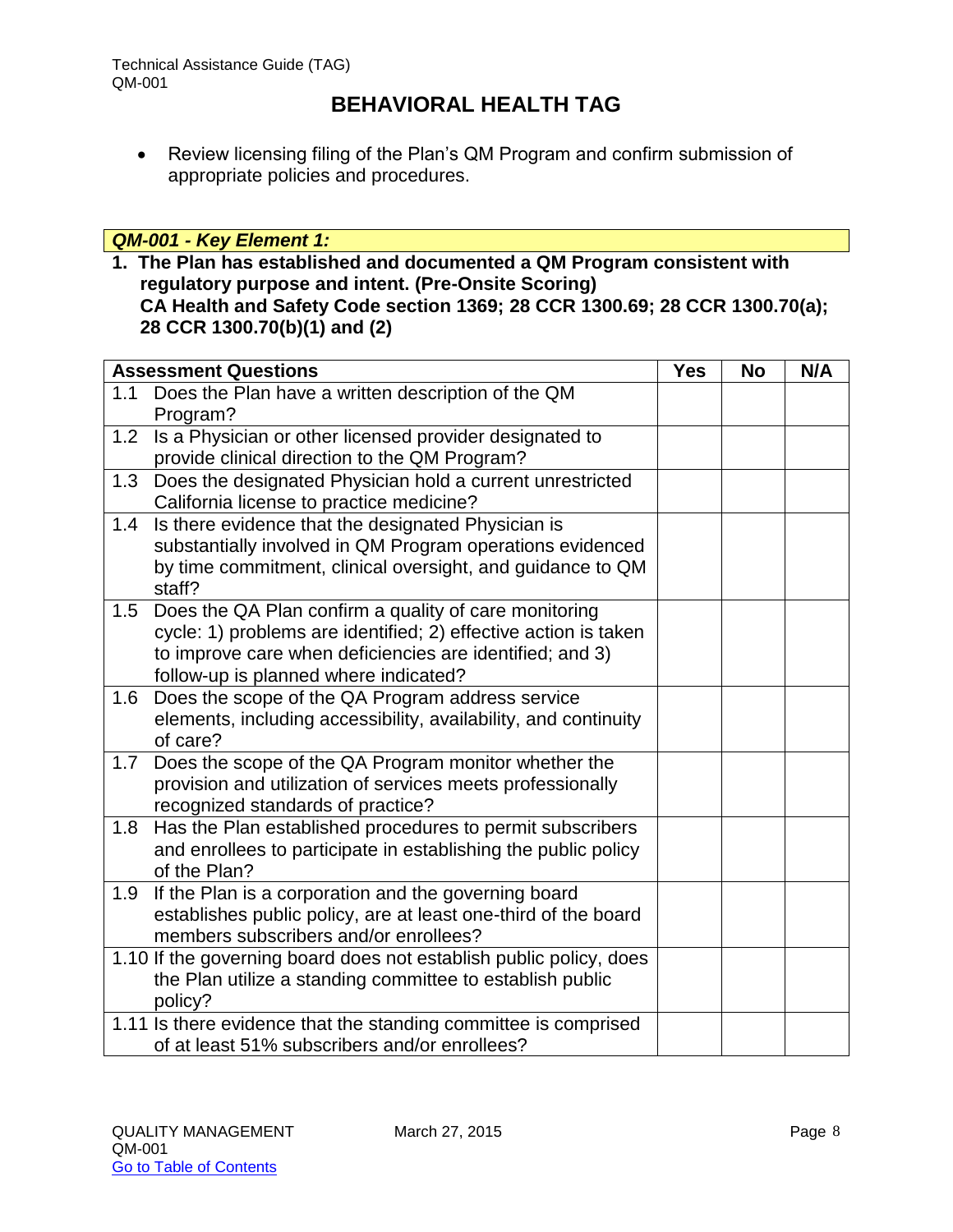#### *QM-001 - Key Element 2:*

#### **2. The QM Program is designed/structured to ensure effective quality oversight. (Pre-Onsite Scoring) 28 CCR 1300.70(b)(1)**

|     | <b>Assessment Questions</b>                                                                                                                                                                                                             | <b>Yes</b> | <b>No</b> | N/A |
|-----|-----------------------------------------------------------------------------------------------------------------------------------------------------------------------------------------------------------------------------------------|------------|-----------|-----|
| 2.1 | Is the QA Program designed to ensure that the level of care<br>which meets professionally recognized standards of<br>practice is being delivered to all enrollees?                                                                      |            |           |     |
|     | 2.2 Is the QA Program designed to ensure that quality of care<br>problems are identified and corrected for all provider<br>entities?                                                                                                    |            |           |     |
|     | 2.3 Are Physicians (or in the case of specialized plan, dentists,<br>optometrists, psychologists or other appropriate licensed<br>professionals) who provide care to enrollees an integral part<br>of the QA Program?                   |            |           |     |
|     | 2.4 Does the Plan track and trend quality of care complaints/<br>issues by <i>individual</i> providers and/or provider groups (e.g.,<br>provider-specific rates, investigation of complaints<br>regarding specific cases, site visits)? |            |           |     |

## *QM-001 - Key Element 3:*

#### **3. The written QM Program meets defined requirements. (Pre-Onsite scoring) 28 CCR 1300.70(b)(2)(A), (B) and (F)**

|     | <b>Assessment Questions</b>                                      |  | No | N/A |
|-----|------------------------------------------------------------------|--|----|-----|
| 3.1 | Does the QM Program describe the goals and objectives of         |  |    |     |
|     | the Program and organization arrangements?                       |  |    |     |
|     | 3.2 Does the Plan include staffing, clinical, and administrative |  |    |     |
|     | staff support with sufficient knowledge and experience to        |  |    |     |
|     | assist in carrying out their assigned QM activities for the Plan |  |    |     |
|     | and delegated entities?                                          |  |    |     |
| 3.3 | Does the QM Program include the methodology for ongoing          |  |    |     |
|     | monitoring and evaluation of health services?                    |  |    |     |
|     | 3.4 Does the QM Program include the scope of the Program and     |  |    |     |
|     | required levels of activity?                                     |  |    |     |
| 3.5 | Does the QM Program delineate the QA authority, function,        |  |    |     |
|     | and responsibility?                                              |  |    |     |
|     | 3.6 Did the Plan provide evidence that the QM Program has        |  |    |     |
|     | established quality assurance activities?                        |  |    |     |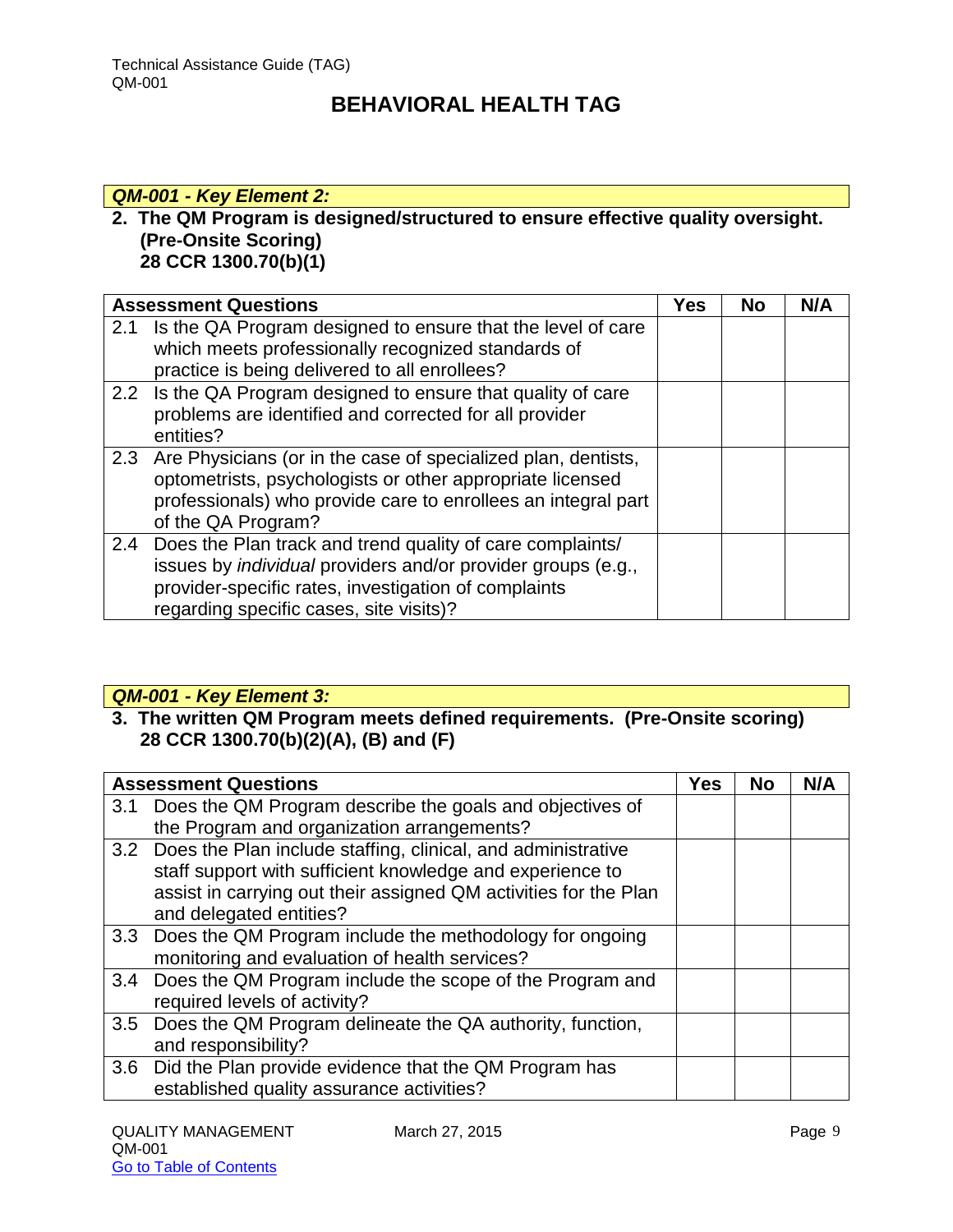| <b>Assessment Questions</b> |                                                        | <b>Yes</b> | <b>No</b> | N/A |
|-----------------------------|--------------------------------------------------------|------------|-----------|-----|
|                             | 3.7 Was the QM Program approved by the governing body? |            |           |     |

*QM-001 - Key Element 4:*

**4. The Plan's Governing Body provides adequate oversight of the QM Program (e.g., reviews detailed reports of findings and actions of the QM Program at least quarterly, periodically reviews the QM Program description, reviews and approves goals and objectives). 28 CCR 1300.70(a)(1); 28 CCR 1300.70(b)(2)(C)**

| <b>Assessment Questions</b> |                                                                 | <b>Yes</b> | <b>No</b> | N/A |
|-----------------------------|-----------------------------------------------------------------|------------|-----------|-----|
| 4.1                         | Does the Plan's Governing Body review regular QA                |            |           |     |
|                             | monitoring reports at least quarterly?                          |            |           |     |
|                             | 4.2 Are the reports to the Plan's Governing Body sufficiently   |            |           |     |
|                             | detailed to include findings and actions taken as a result of   |            |           |     |
| the QM Program?             |                                                                 |            |           |     |
|                             | 4.3 Are the reports to the Plan's Governing Body sufficiently   |            |           |     |
|                             | detailed to identify any significant or chronic quality of care |            |           |     |
| issues?                     |                                                                 |            |           |     |
| 4.4                         | Does the Governing Body act upon the reports and                |            |           |     |
|                             | information provided (e.g., by providing feedback,              |            |           |     |
|                             | instructions and recommendations to QM Program staff)?          |            |           |     |

#### **End of Requirement QM-001: QM Program Intent and Regulatory Purpose, Structure, and Requirement**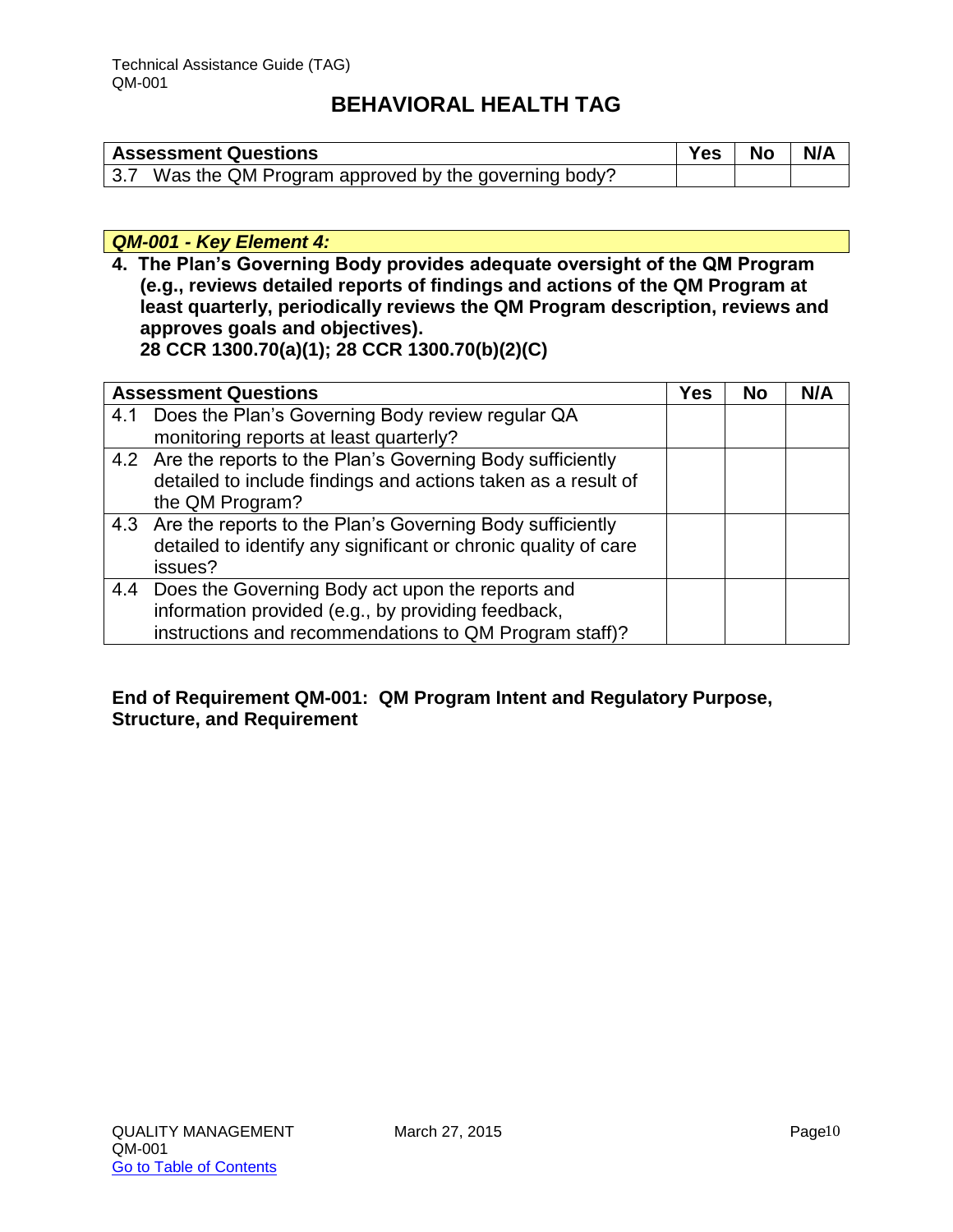#### <span id="page-11-0"></span>**Requirement QM-002: QM Program Monitors the Full Scope of QM Activities**

#### **STATUTORY/REGULATORY CITATIONS**

#### **CA Health and Safety Code section 1369**

Every plan shall establish procedures to permit subscribers and enrollees to participate in establishing the public policy of the plan. For purposes of this section, public policy means acts performed by a plan or its employees and staff to assure the comfort, dignity, and convenience of patients who rely on the plan's facilities to provide health care services to them, their families, and the public.

#### **CA Health and Safety Code section 1370**

Every plan shall establish procedures in accordance with department regulations for continuously reviewing the quality of care, performance of medical personnel, utilization of services and facilities, and costs. Notwithstanding any other provision of law, there shall be no monetary liability on the part of, and no cause of action for damages shall arise against, any person who participates in plan or provider quality of care or utilization reviews by peer review committees which are composed chiefly of physicians and surgeons or dentists, psychologists, or optometrists, or any of the above, for any act performed during the reviews if the person acts without malice, has made a reasonable effort to obtain the facts of the matter, and believes that the action taken is warranted by the facts, and neither the proceedings nor the records of the reviews shall be subject to discovery, nor shall any person in attendance at the reviews be required to testify as to what transpired thereat. Disclosure of the proceedings or records to the governing body of a plan or to any person or entity designated by the plan to review activities of the plan or provider committees shall not alter the status of the records or of the proceedings as privileged communications.

The above prohibition relating to discovery or testimony shall not apply to the statements made by any person in attendance at a review who is a party to an action or proceeding the subject matter of which was reviewed, or to any person requesting hospital staff privileges, or in any action against an insurance carrier alleging bad faith by the carrier in refusing to accept a settlement offer within the policy limits, or to the director in conducting surveys pursuant to Section 1380.

This section shall not be construed to confer immunity from liability on any health care service plan. In any case in which, but for the enactment of the preceding provisions of this section, a cause of action would arise against a health care service plan, the cause of action shall exist notwithstanding the provisions of this section.

#### **28 CCR 1300.70(a)(1)**

(a) Intent and Regulatory Purpose.

(1) The QA program must be directed by providers and must document that the quality of care provided is being reviewed, that problems are being identified, that effective action is taken to improve care where deficiencies are identified, and that follow-up is planned where indicated.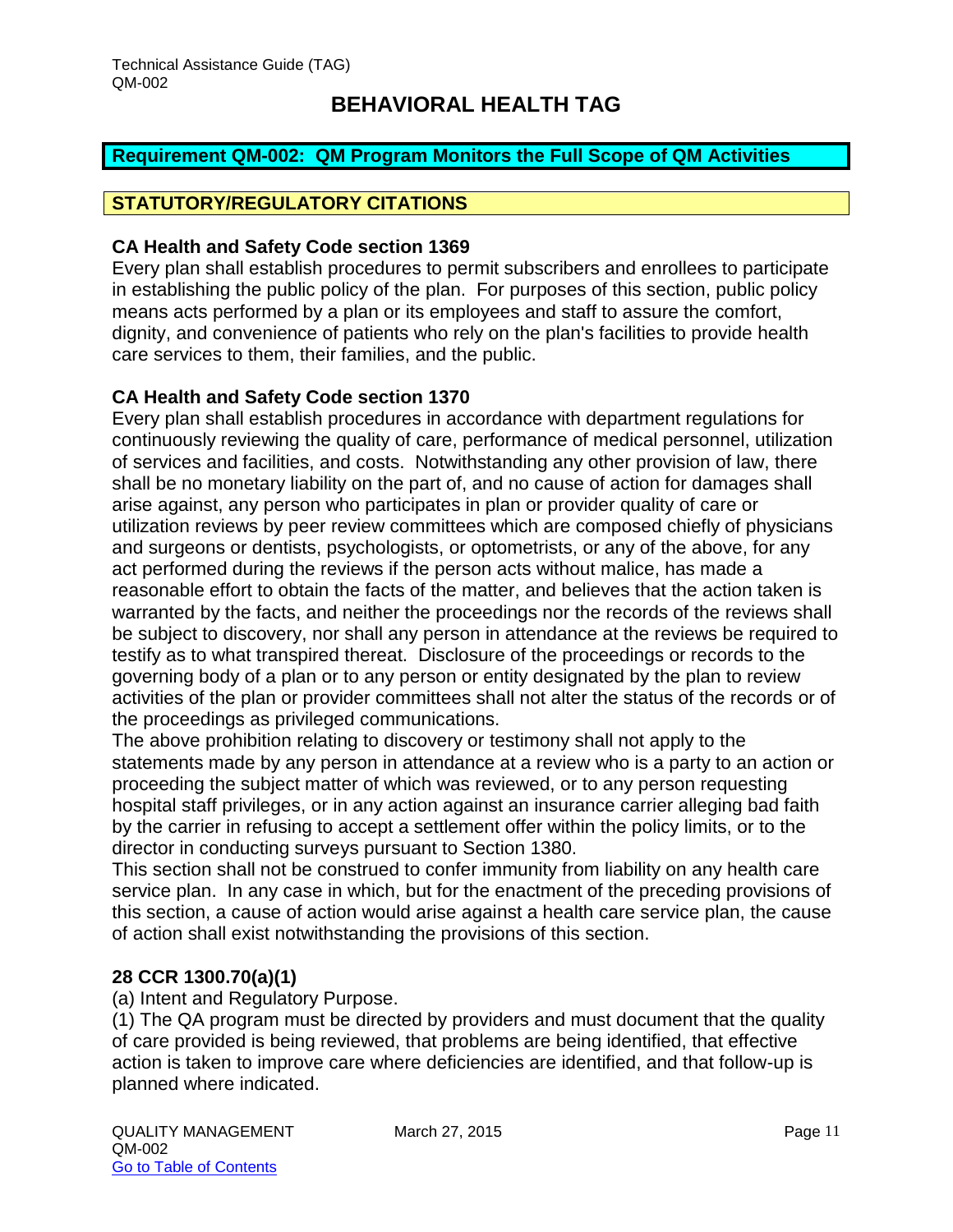#### **28 CCR 1300.70(a)(3)**

(a) Intent and Regulatory Purpose.

(3) A plan's QA program must address service elements, including accessibility, availability, and continuity of care. A plan's QA program must also monitor whether the provision and utilization of services meets professionally recognized standards of practice.

#### **28 CCR 1300.70(b)(1)(B) and (C)**

(b) Quality Assurance Program Structure and Requirements.

(1) Program Structure.

To meet the requirements of the Act which require plans to continuously review the quality of care provided, each plan's quality assurance program shall be designed to ensure that:

(B) quality of care problems are identified and corrected for all provider entities;

(C) physicians (or in the case of specialized plans, dentists, optometrists, psychologists or other appropriate licensed professionals) who provide care to the plan's enrollees are an integral part of the QA program;

#### **28 CCR 1300.70(b)(1)(B) and (D)**

(b) Quality Assurance Program Structure and Requirements.

(1) Program Structure.

To meet the requirements of the Act which require plans to continuously review the quality of care provided, each plan's quality assurance program shall be designed to ensure that:

(B) quality of care problems are identified and corrected for all provider entities;

(D) appropriate care which is consistent with professionally recognized standards of practice is not withheld or delayed for any reason, including a potential financial gain and/or incentive to the plan providers, and/or others;

#### **28 CCR 1300.70(b)(2)(C)**

(b) Quality Assurance Program Structure and Requirements.

(2) Program Requirements.

In order to meet these obligations each plan's QA program shall meet all of the following requirements:

(C) The plan's governing body, its QA committee, if any, and any internal or contracting providers to whom QA responsibilities have been delegated, shall each meet on a quarterly basis, or more frequently if problems have been identified, to oversee their respective QA program responsibilities. Any delegated entity must maintain records of its QA activities and actions, and report to the plan on an appropriate basis and to the plan's governing body on a regularly scheduled basis, at least quarterly, which reports shall include findings and actions taken as a result of the QA program. The plan is responsible for establishing a program to monitor and evaluate the care provided by each contracting provider group to ensure that the care provided meets professionally recognized standards of practice. Reports to the plan's governing body shall be sufficiently detailed to include findings and actions taken as a result of the QA program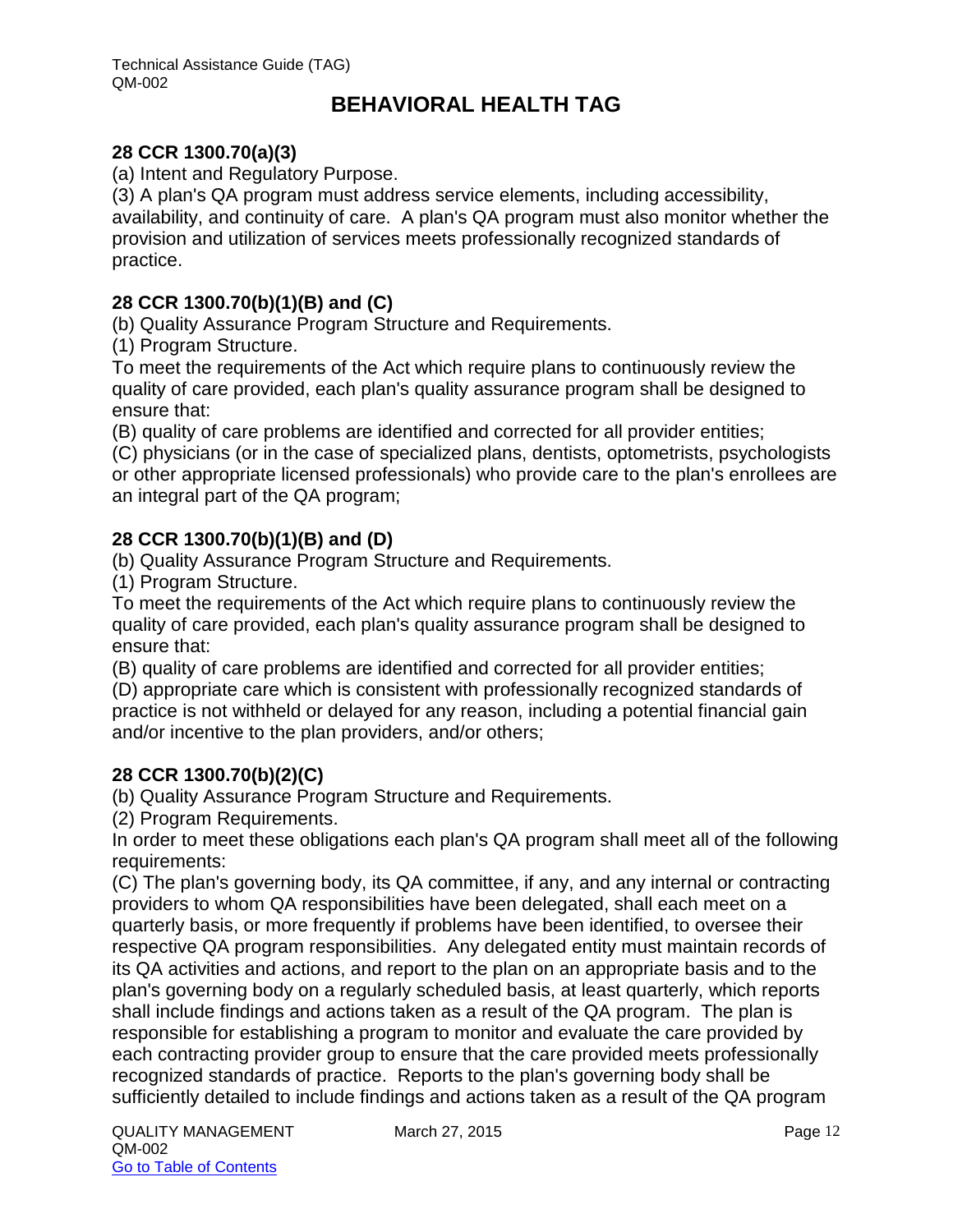and to identify those internal or contracting provider components which the QA program has identified as presenting significant or chronic quality of care issues.

#### **28 CCR 1300.70(b)(2)(C) through (E)**

(b) Quality Assurance Program Structure and Requirements.

(2) Program Requirements.

In order to meet these obligations each plan's QA program shall meet all of the following requirements:

(C) The plan's governing body, its QA committee, if any, and any internal or contracting providers to whom QA responsibilities have been delegated, shall each meet on a quarterly basis, or more frequently if problems have been identified, to oversee their respective QA program responsibilities. Any delegated entity must maintain records of its QA activities and actions, and report to the plan on an appropriate basis and to the plan's governing body on a regularly scheduled basis, at least quarterly, which reports shall include findings and actions taken as a result of the QA program. The plan is responsible for establishing a program to monitor and evaluate the care provided by each contracting provider group to ensure that the care provided meets professionally recognized standards of practice. Reports to the plan's governing body shall be sufficiently detailed to include findings and actions taken as a result of the QA program and to identify those internal or contracting provider components which the QA program has identified as presenting significant or chronic quality of care issues.

(D) Implementation of the QA program shall be supervised by a designated physician(s), or in the case of specialized plans, a designated dentist(s), optometrist(s), psychologist(s) or other licensed professional provider, as appropriate.

(E) Physician, dentist, optometrist, psychologist or other appropriate licensed professional participation in QA activity must be adequate to monitor the full scope of clinical services rendered, resolve problems and ensure that corrective action is taken when indicated. An appropriate range of specialist providers shall also be involved.

#### **California Business and Professions Code sections 805(b) through (f)**

(b) The chief of staff of a medical or professional staff or other chief executive officer, medical director, or administrator of any peer review body and the chief executive officer or administrator of any licensed health care facility or clinic shall file an 805 report with the relevant agency within 15 days after the effective date of any of the following that occur as a result of an action of a peer review body:

(1) A licentiate's application for staff privileges or membership is denied or rejected for a medical disciplinary cause or reason.

(2) A licentiate's membership, staff privileges, or employment is terminated or revoked for a medical disciplinary cause or reason.

(3) Restrictions are imposed, or voluntarily accepted, on staff privileges, membership, or employment for a cumulative total of 30 days or more for any 12-month period, for a medical disciplinary cause or reason.

(c) The chief of staff of a medical or professional staff or other chief executive officer, medical director, or administrator of any peer review body and the chief executive officer or administrator of any licensed health care facility or clinic shall file an 805 report with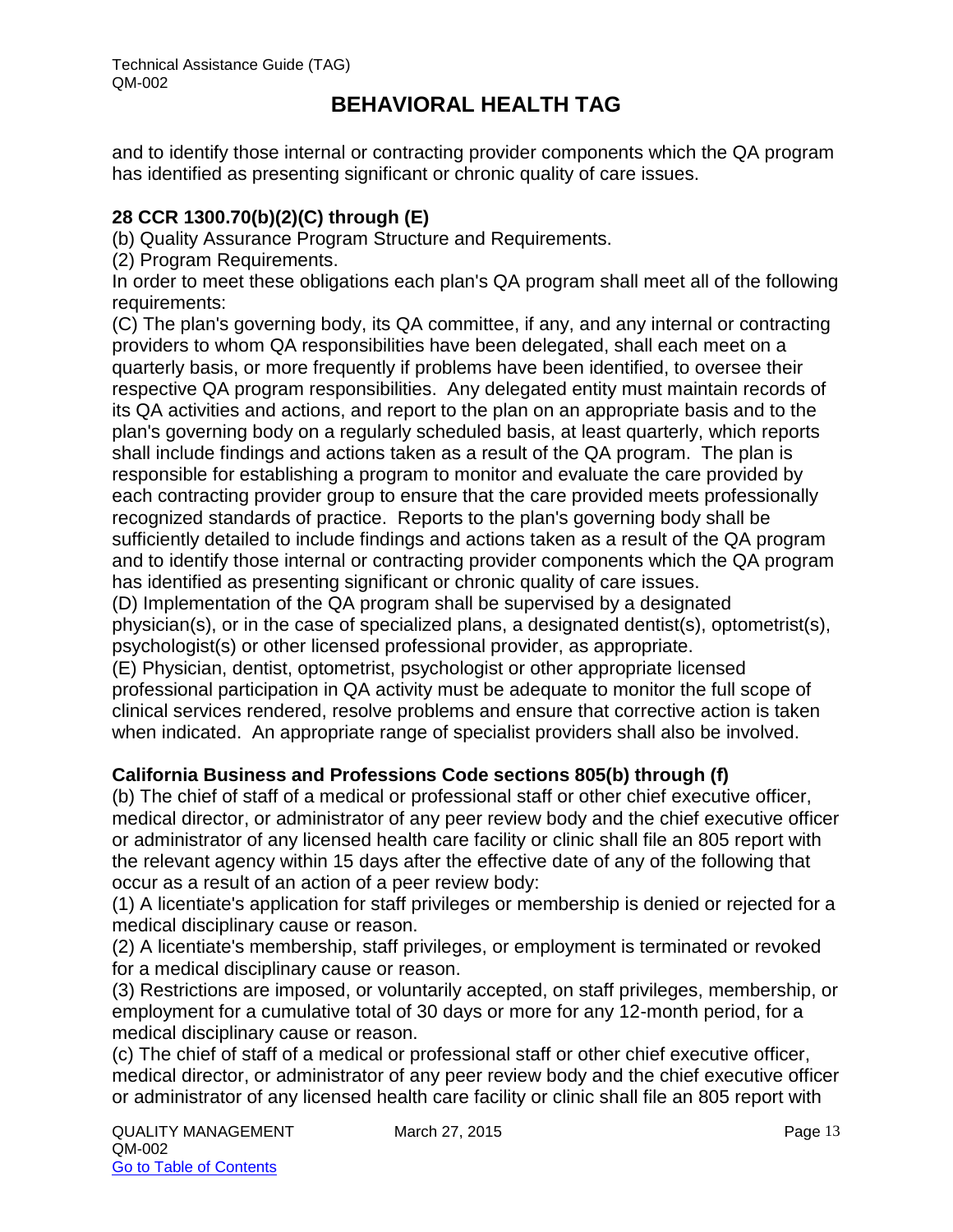the relevant agency within 15 days after any of the following occur after notice of either an impending investigation or the denial or rejection of the application for a medical disciplinary cause or reason:

(1) Resignation or leave of absence from membership, staff, or employment.

(2) The withdrawal or abandonment of a licentiate's application for staff privileges or membership.

(3) The request for renewal of those privileges or membership is withdrawn or abandoned.

(d) For purposes of filing an 805 report, the signature of at least one of the individuals indicated in subdivision (b) or (c) on the completed form shall constitute compliance with the requirement to file the report.

(e) An 805 report shall also be filed within 15 days following the imposition of summary suspension of staff privileges, membership, or employment, if the summary suspension remains in effect for a period in excess of 14 days.

(f) A copy of the 805 report, and a notice advising the licentiate of his or her right to submit additional statements or other information pursuant to Section 800, shall be sent by the peer review body to the licentiate named in the report. The information to be reported in an 805 report shall include the name and license number of the licentiate involved, a description of the facts and circumstances of the medical disciplinary cause or reason, and any other relevant information deemed appropriate by the reporter. A supplemental report shall also be made within 30 days following the date the licentiate is deemed to have satisfied any terms, conditions, or sanctions imposed as disciplinary action by the reporting peer review body. In performing its dissemination functions required by Section 805.5, the agency shall include a copy of a supplemental report, if any, whenever it furnishes a copy of the original 805 report. If another peer review body is required to file an 805 report, a health care service plan is not required to file a separate report with respect to action attributable to the same medical disciplinary cause or reason. If the Medical Board of California or a licensing agency of another state revokes or suspends, without a stay, the license of a physician and surgeon, a peer review body is not required to file an 805 report when it takes an action as a result of the revocation or suspension.

#### **INDIVIDUAL(S)/POSITION(S) TO BE INTERVIEWED**

#### **Staff responsible for the activities described above, for example:**

- Medical Director responsible to supervise the implementation of the QM Program.
- QM Director or equivalent
- Member Services Director
- UM Director/ Medical Director involved in UM Review
- QM Committee members
- Participating providers
- Staff responsible for developing and analyzing reports
- Delegate Clinical Director, if Plan delegates QM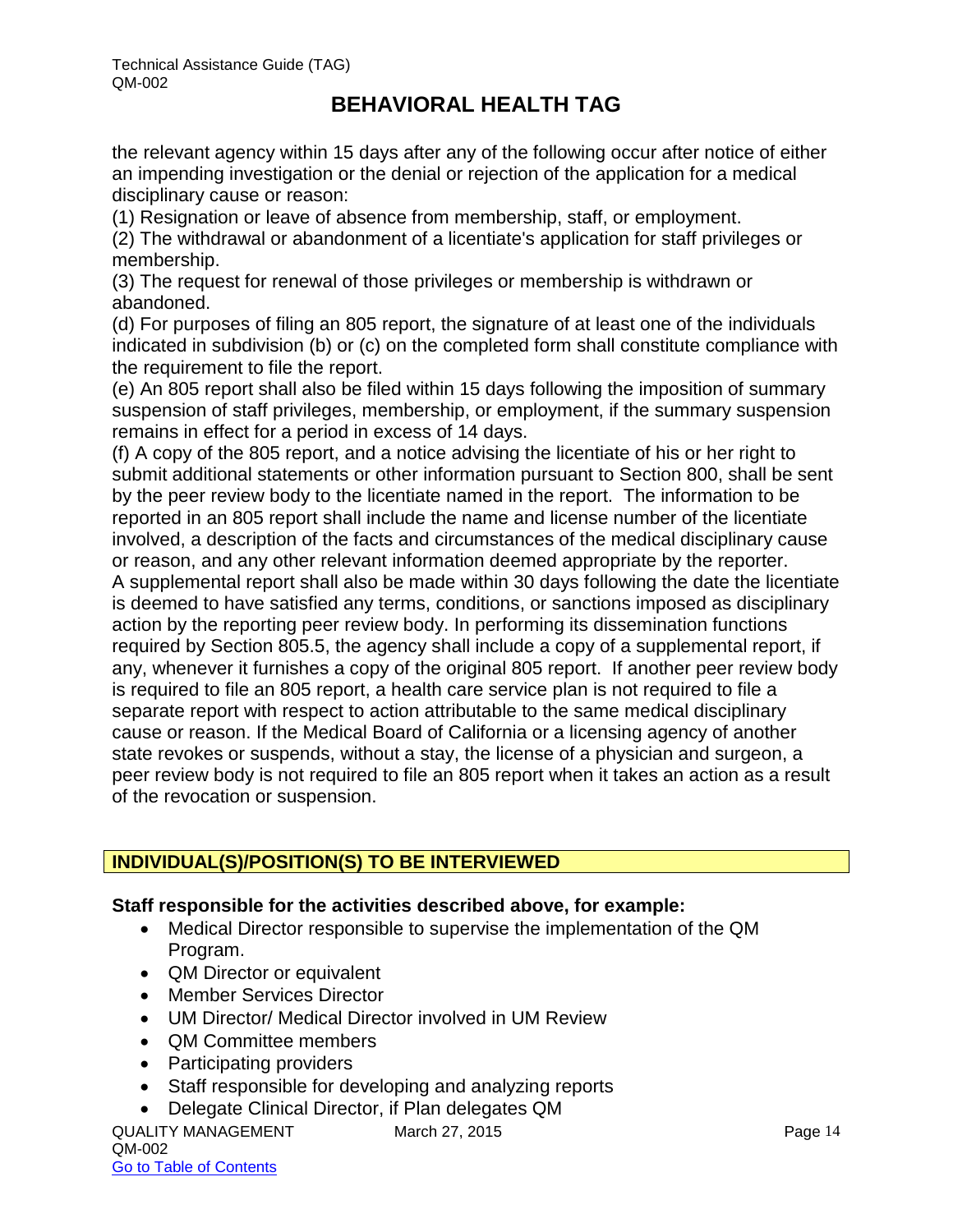Delegate Director of Quality Improvement, if Plan delegates QM

#### **DOCUMENTS TO BE REVIEWED**

- QM Reporting and Analysis Plan;
	- o Utilization reports
	- o Mortality/morbidity rates
	- o Reports/analysis of complaints and grievances
	- o HEDIS results for the last three years, if applicable
	- o QA activity reports, documentation and studies
	- o QA Committee or applicable subcommittee minutes
	- o Enrollee/provider satisfaction surveys results
	- o Access and availability studies including telephone access studies
	- $\circ$  Special ad hoc reports to the Board, if applicable
	- $\circ$  Files detailing the review access/ availability complaints, continuity of care, utilization of services
- List of established performance goals and associated tracking reports
- QM Committee and Subcommittee meeting minutes
- Related policies and procedures, including: the process for investigating quality of care, system issues and/ or administrative problems, monitoring procedures including problem identification, evaluation, corrective action and follow-up monitoring.
- Policy and procedure for peer review and section 805 reporting
- **Peer Review Committee Minutes**
- Section 805 reports
- PQI Log
- Sample of PQI files to be reviewed onsite.
- PQI track and trend reports by provider, by issue and by level of severity of confirmed problems

#### *QM-002 - Key Element 1:*

**1. The Plan monitors required service elements and utilization of services in order to identify and correct quality of care problems for all provider entities. 28 CCR 1300.70(a)(3)**

| <b>Assessment Questions</b>                                      | Yes | <b>No</b> | N/A |
|------------------------------------------------------------------|-----|-----------|-----|
| 1.1 Does the Plan monitor accessibility, availability, and       |     |           |     |
| continuity of care?                                              |     |           |     |
| 1.2 Does the Plan's monitoring and analysis include all provider |     |           |     |
| entities? (e.g., Physicians, hospitals, outpatient surgery       |     |           |     |
| centers)                                                         |     |           |     |
| 1.3 Does the Plan's monitoring and analysis include all service  |     |           |     |
| types (e.g., preventive care, primary care, specialty,           |     |           |     |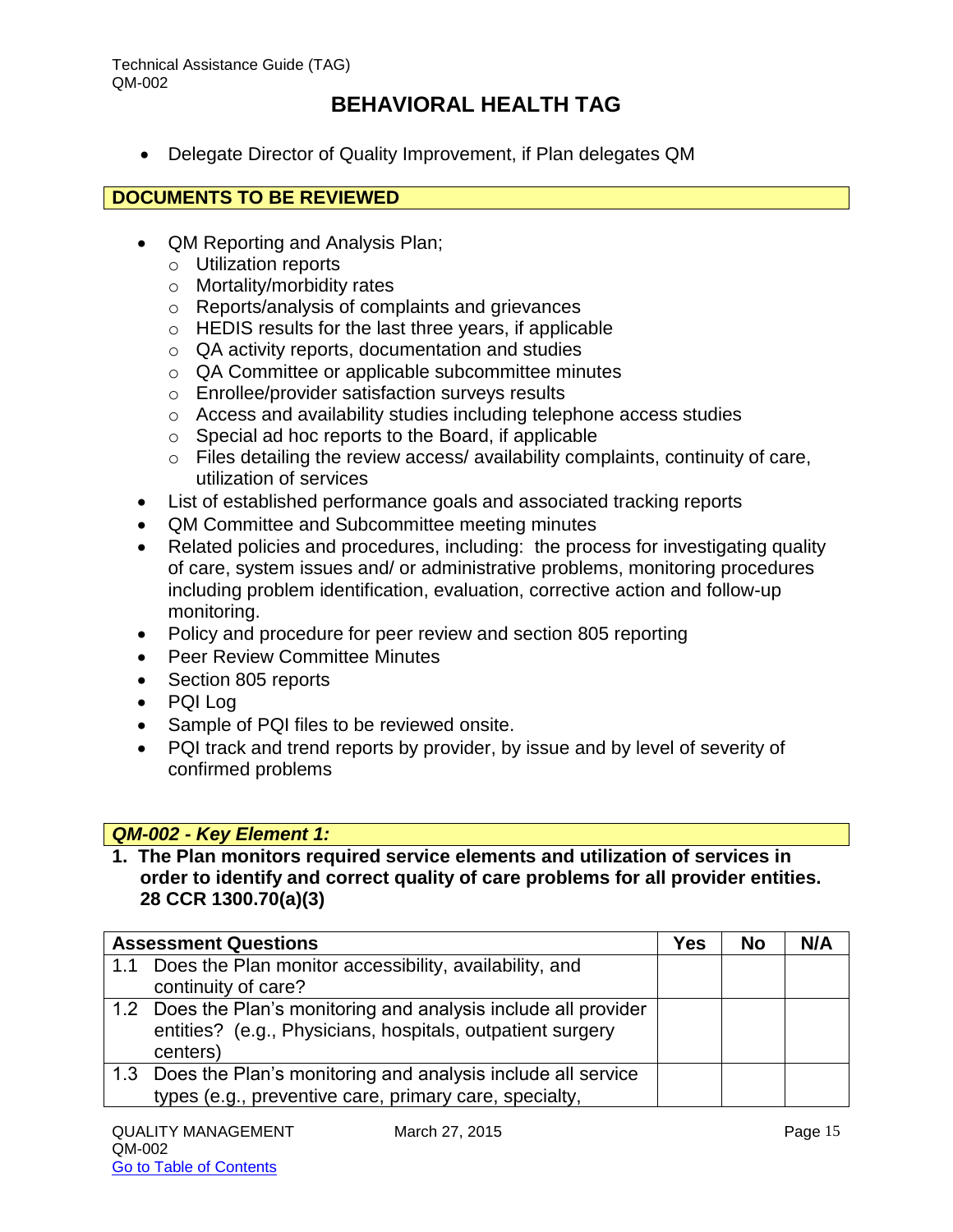|     | <b>Assessment Questions</b>                                     | <b>Yes</b> | <b>No</b> | N/A |
|-----|-----------------------------------------------------------------|------------|-----------|-----|
|     | emergency, inpatient, ancillary)                                |            |           |     |
|     | 1.4 Does the Plan's monitoring and analysis include mental      |            |           |     |
|     | health provider performance against one or more of the          |            |           |     |
|     | established mental health clinical practice guidelines as       |            |           |     |
|     | developed by the Plan or, if applicable, by the full service    |            |           |     |
|     | plan contracting with it?                                       |            |           |     |
|     | 1.5 Does the Plan monitor whether the provision and utilization |            |           |     |
|     | of services meets professionally recognized standards of        |            |           |     |
|     | practice?                                                       |            |           |     |
|     | 1.6 Are the Plan's data collection and reporting systems        |            |           |     |
|     | adequate to produce reliable and timely data and reports        |            |           |     |
|     | from various business units?                                    |            |           |     |
| 1.7 | Does the Plan continuously monitor and document all             |            |           |     |
|     | service elements and utilization services?                      |            |           |     |
|     | 1.8 Does the Plan use appropriate study designs and sound       |            |           |     |
|     | statistical techniques when monitoring, conducting studies      |            |           |     |
|     | and developing reports?                                         |            |           |     |

#### *QM-002 - Key Element 2:*

**2. The QA Program must document that problems are being identified. 28 CCR 1300.70(a)(1); 28 CCR 1300.70(b)(1)(B) and (C); 28 CCR 1300.70(b)(2)(C)** 

|     | <b>Assessment Questions</b>                                                                                                                                                                                                                                                                                     | Yes | <b>No</b> | N/A |
|-----|-----------------------------------------------------------------------------------------------------------------------------------------------------------------------------------------------------------------------------------------------------------------------------------------------------------------|-----|-----------|-----|
| 2.1 | Does the Plan utilize a variety of monitoring approaches<br>(e.g., standardized performance measures; provider site<br>visits; satisfaction surveys; investigating, tracking and<br>trending enrollee complaints/grievances; investigating<br>provider complaints) to identify problems in service and<br>care? |     |           |     |
|     | 2.2 Does the Plan refer identified issues, if any, to the QM<br>Committee or other appropriate body for input when<br>appropriate?                                                                                                                                                                              |     |           |     |
|     | 2.3 Does the Plan track issues referred for quality review (e.g.,<br>complaints referred from G&A Dept. to QM Dept.) to ensure<br>that all issues are investigated and that investigations are<br>timely?                                                                                                       |     |           |     |
| 2.4 | Where the Plan has failed to meet performance goals or<br>targets, does it conduct gap analysis and investigate<br>barriers to better isolate the problems for both clinical and<br>non-clinical aspects of its health service delivery?                                                                        |     |           |     |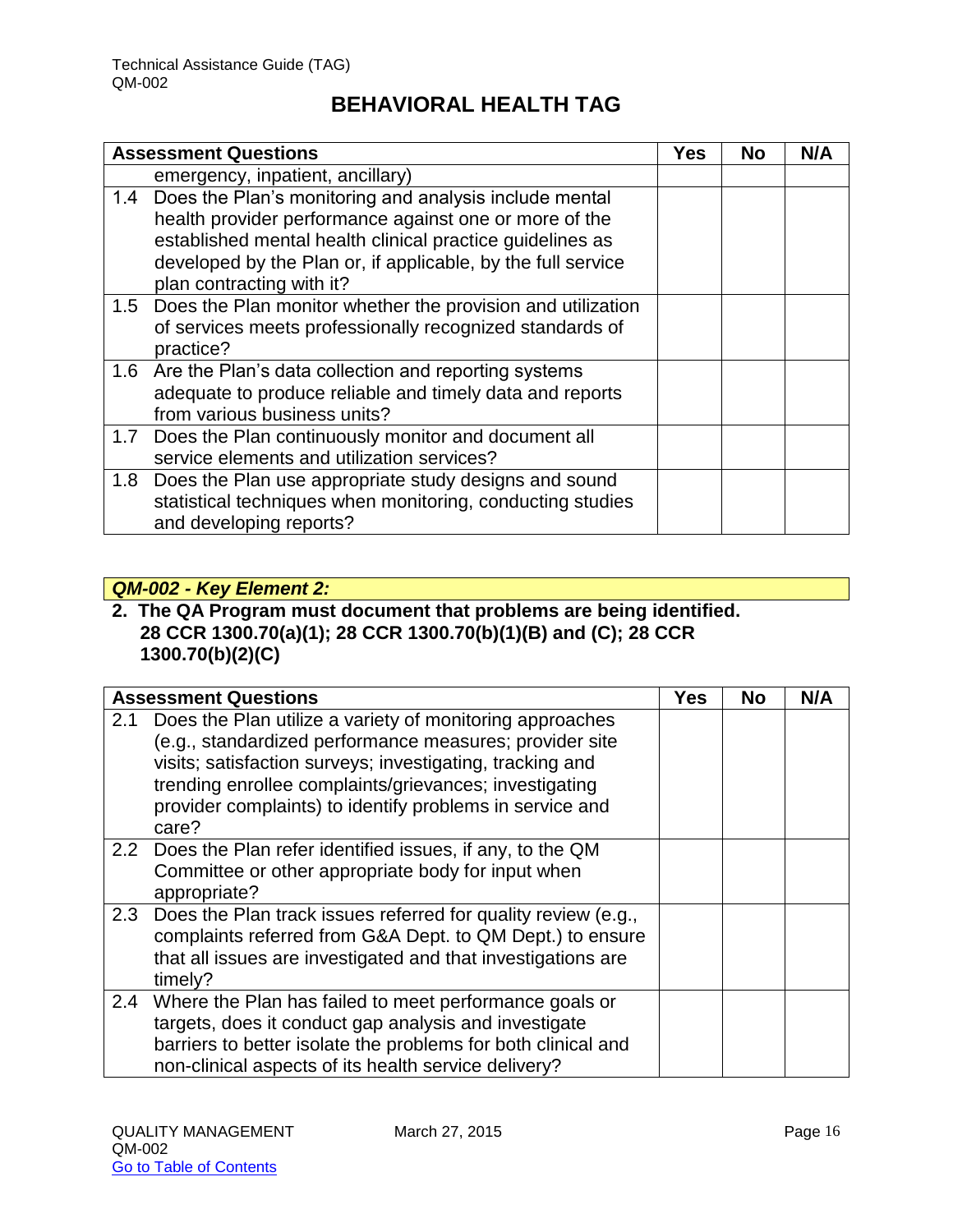#### *QM-002 - Key Element 3:*

**3. When problems are confirmed or performance goals are not met, the Plan formulates and implements effective corrective actions in a timely manner. 28 CCR 1300.70(a)(1); 28 CCR 1300.70(b)(1)(B) and (D); 28 CCR 1300.70(b)(2)(C)**

|     | <b>Assessment Questions</b>                                         | Yes | No | N/A |
|-----|---------------------------------------------------------------------|-----|----|-----|
| 3.1 | Does the Plan implement corrective actions or QM Programs           |     |    |     |
|     | to address identified quality issues?                               |     |    |     |
|     | 3.2 Does the Plan incorporate input from appropriate                |     |    |     |
|     | professionals into the design of its corrective action plans or     |     |    |     |
|     | QM Programs?                                                        |     |    |     |
|     | 3.3 Does the Plan assess the effectiveness of its corrective        |     |    |     |
|     | actions or QM Programs?                                             |     |    |     |
|     | 3.4 Does the Plan critically evaluate the outcome of its corrective |     |    |     |
|     | actions or QM Programs and take steps to rectify continued          |     |    |     |
|     | deficiencies?                                                       |     |    |     |

#### *QM-002 - Key Element 4:*

**4. The QA Program must be directed by providers and must document that the quality of care provided is being reviewed. CA Health and Safety Code section 1370; 28 CCR 1300.70(a)(1); 28 CCR 1300.70(b)(2)(C) through (E); CA Business and Professions Code sections 805(b) through (f)**

| <b>Assessment Questions</b>                                        | Yes | No | N/A |
|--------------------------------------------------------------------|-----|----|-----|
| 4.1 For individual cases/providers (e.g., cases identified through |     |    |     |
| complaints or sentinel events involving the quality of care        |     |    |     |
| provided by the provider) does the Plan have an established        |     |    |     |
| process for investigating quality of care cases?                   |     |    |     |
| 4.2 For individual cases/providers (e.g., cases identified through |     |    |     |
| complaints or sentinel events involving the quality of care        |     |    |     |
| provided by the provider) does the Plan involve clinicians         |     |    |     |
| with the appropriate knowledge or specialty (e.g., MDs,            |     |    |     |
| Ph.Ds, MFCCs, LCSWs) in the review process?                        |     |    |     |
| 4.3 For individual cases/providers (e.g., cases identified through |     |    |     |
| complaints or sentinel events involving the quality of care        |     |    |     |
| provided by the provider) does the Plan <b>complete</b>            |     |    |     |
| investigations involving quality of care issues within the         |     |    |     |
| timeframes established by the Quality Management and               |     |    |     |
| Peer Review Programs?                                              |     |    |     |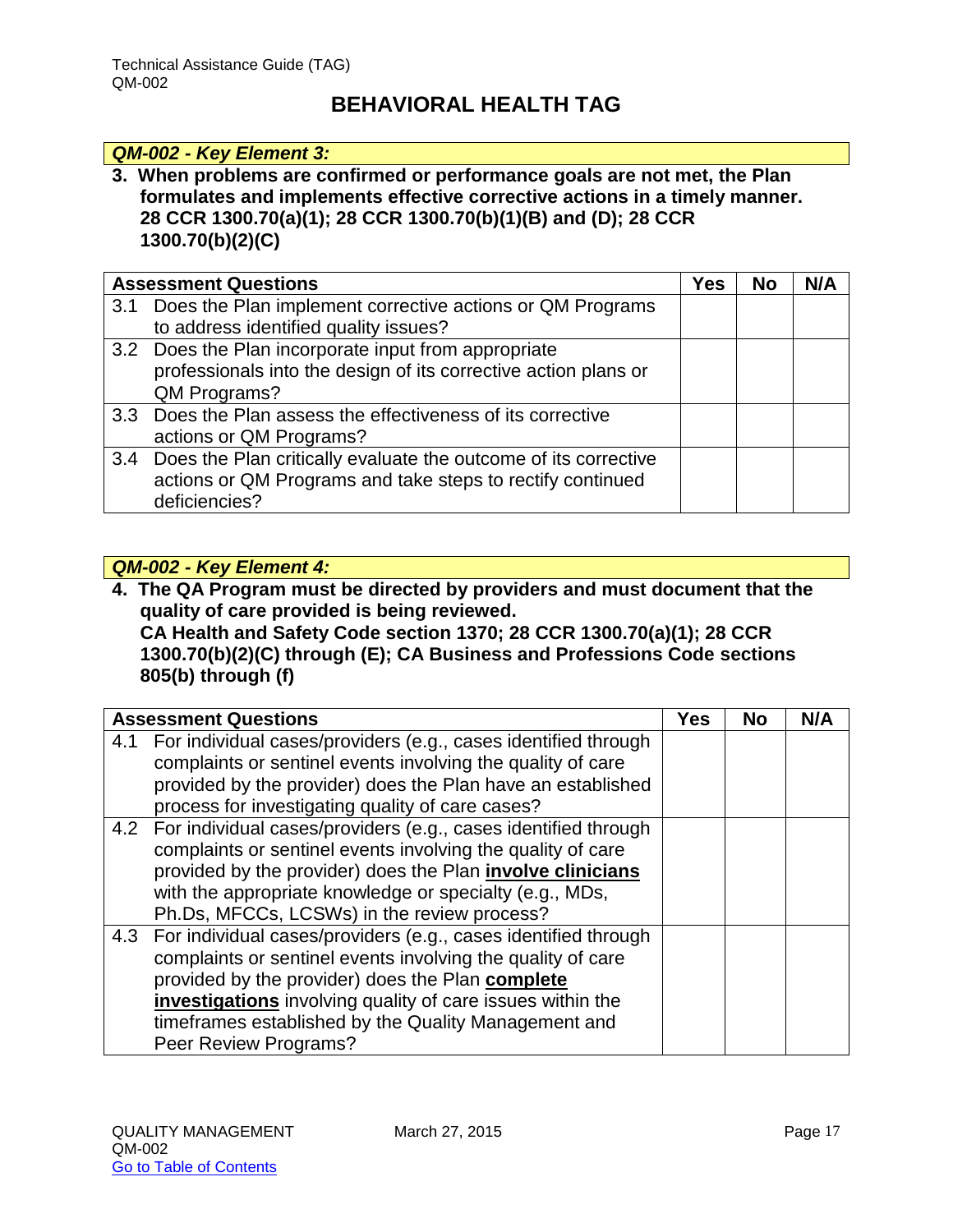|     | <b>Assessment Questions</b>                                     | <b>Yes</b> | <b>No</b> | N/A |
|-----|-----------------------------------------------------------------|------------|-----------|-----|
| 4.4 | For individual cases/providers (e.g., cases identified through  |            |           |     |
|     | complaints or sentinel events involving the quality of care     |            |           |     |
|     | provided by the provider) does the Plan have a peer review      |            |           |     |
|     | mechanism in place?                                             |            |           |     |
| 4.5 | For individual cases/providers (e.g., cases identified          |            |           |     |
|     | through complaints or sentinel events involving the quality of  |            |           |     |
|     | care provided by the provider) does the Plan have a system      |            |           |     |
|     | to judge the severity of issues and the care involved that      |            |           |     |
|     | relies on professionally accepted standards of practice?        |            |           |     |
| 4.6 | For individual cases/providers (e.g., cases identified through  |            |           |     |
|     | complaints or sentinel events involving the quality of care     |            |           |     |
|     | provided by the provider) is the Peer Review case scoring       |            |           |     |
|     | system standardized, defined, and communicated to all           |            |           |     |
|     | Physicians involved in Peer Review?                             |            |           |     |
| 4.7 | For individual cases/providers (e.g., cases identified through  |            |           |     |
|     | complaints or sentinel events involving the quality of care     |            |           |     |
|     | provided by the provider) does the Plan refer cases to a        |            |           |     |
|     | Peer Review Committee or other appropriate body of              |            |           |     |
|     | clinicians when appropriate?                                    |            |           |     |
| 4.8 | For individual cases/providers (e.g., cases identified through  |            |           |     |
|     | complaints or sentinel events involving the quality of care     |            |           |     |
|     | provided by the provider) does the Plan have policies and       |            |           |     |
|     | procedures that establish a method for reporting                |            |           |     |
|     | determinations of the peer review body in accordance with       |            |           |     |
|     | section 805?                                                    |            |           |     |
| 4.9 | If the Plan has denied a licentiate's application for           |            |           |     |
|     | membership, terminated membership, imposed a summary            |            |           |     |
|     | suspension of membership or imposed restrictions, or if a       |            |           |     |
|     | licentiate has resigned following notice of an impending        |            |           |     |
|     | investigation, has the Plan filed an 805 report?                |            |           |     |
|     | 4.10 Does the Plan either prescribe a corrective action plan or |            |           |     |
|     | require that the offending provider submit a corrective action  |            |           |     |
|     | plan?                                                           |            |           |     |
|     | 4.11 Does the Plan follow through and request evidence that     |            |           |     |
|     | corrective actions have been implemented by the offending       |            |           |     |
|     | providers?                                                      |            |           |     |

#### **End of Requirement QM-002: QM Program Monitors the Full Scope of QM Activities**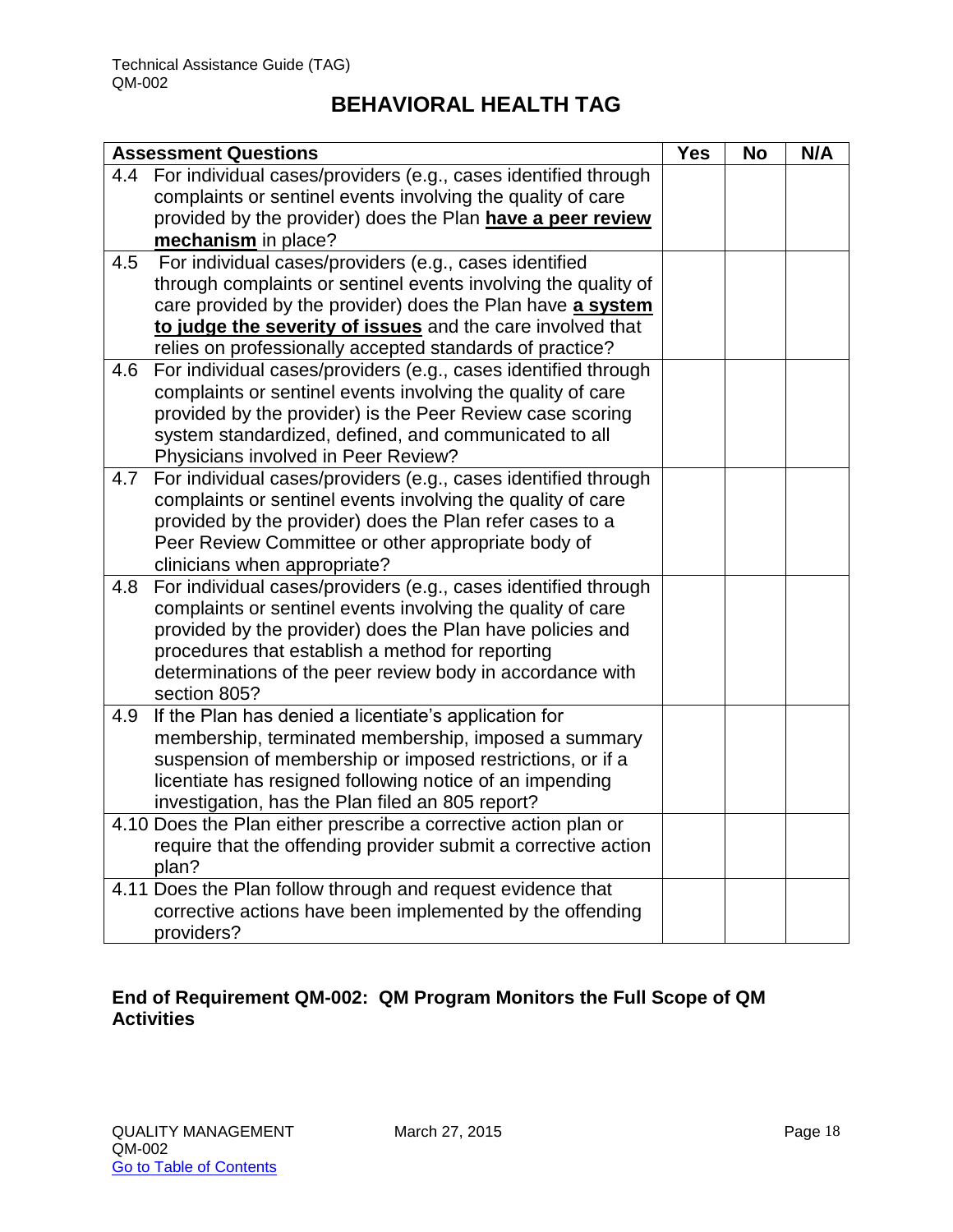<span id="page-19-0"></span>**Requirement QM-003: Precautions to Ensure Appropriate Care is Not Withheld or Delayed for Any Reason**

#### **STATUTORY/REGULATORY CITATIONS**

#### **28 CCR 1300.70(b)(1)(D) and (E)**

(b) Quality Assurance Program Structure and Requirements.

(1) Program Structure.

To meet the requirements of the Act which require plans to continuously review the quality of care provided, each plan's quality assurance program shall be designed to ensure that:

(D) appropriate care which is consistent with professionally recognized standards of practice is not withheld or delayed for any reason, including a potential financial gain and/or incentive to the plan providers, and/or others; and

(E) the plan does not exert economic pressure to cause institutions to grant privileges to health care providers that would not otherwise be granted, nor to pressure health care providers or institutions to render care beyond the scope of their training or experience.

#### **INDIVIDUAL(S)/POSITION(S) TO BE INTERVIEWED**

**Staff responsible for the activities described above, for example:**

- Medical Director
- QA Director
- QA Coordinator

#### **DOCUMENTS TO BE REVIEWED**

- Organizational chart depicting reporting relationships between QM and other departments.
- Physician reviewer agreements with the Health plan. Contract terms and conditions.
- List of QM Committee members and titles, role and responsibility within the Committee, if any.

#### *QM-003 - Key Element 1:*

**1. The QM Program is designed to ensure appropriate care is not delayed or withheld for any reason. 28 CCR 1300.70(b)(1)(D) and (E)**

| <b>Assessment Questions</b>                                                                                                                           | <b>Yes</b> | No | N/A |
|-------------------------------------------------------------------------------------------------------------------------------------------------------|------------|----|-----|
| 1.1 Can the Plan demonstrate there is no financial incentive or gain<br>to the Plan providers and/or others to delay or withhold<br>appropriate care? |            |    |     |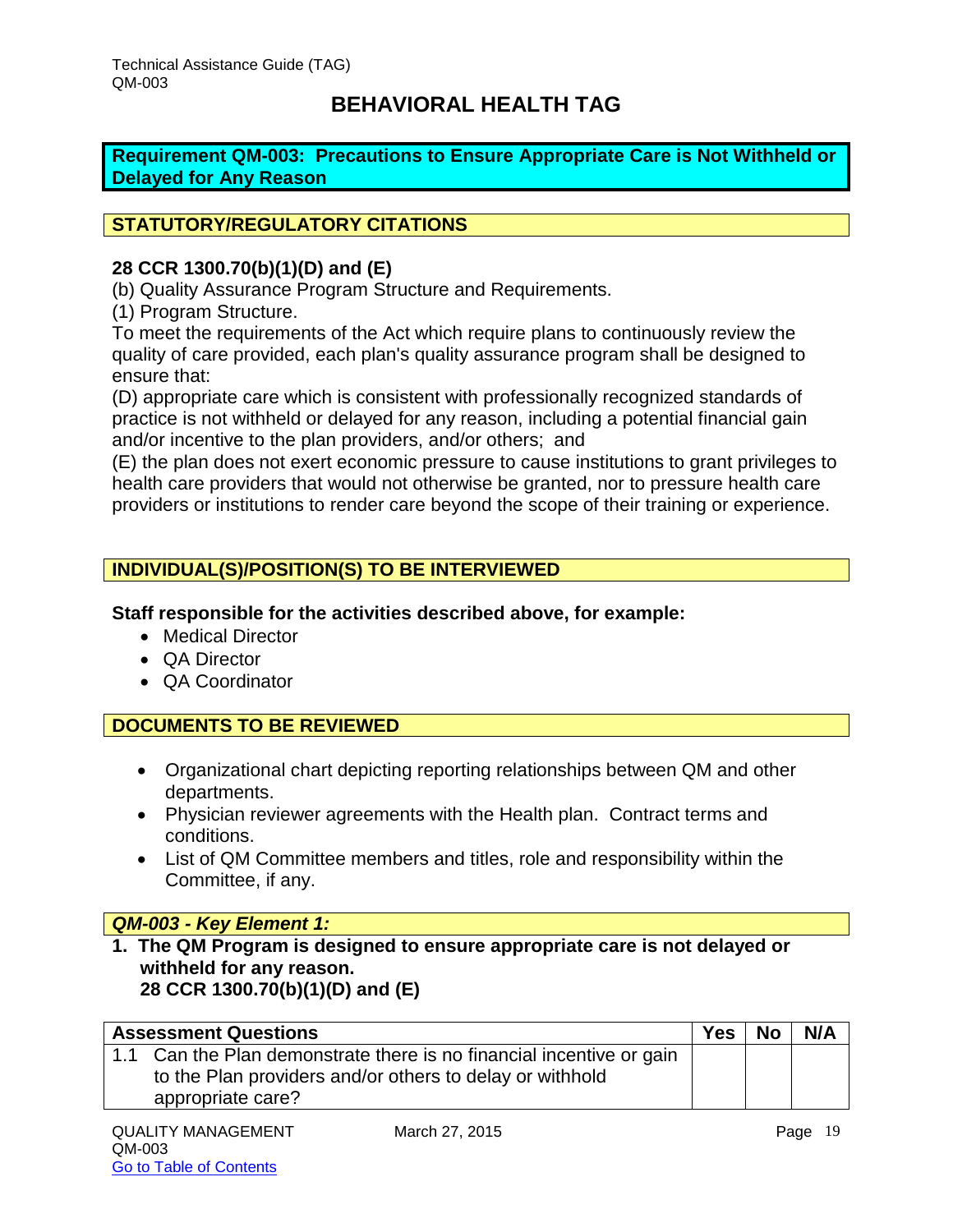| <b>Assessment Questions</b>                                         | Yes | No | N/A |
|---------------------------------------------------------------------|-----|----|-----|
| 1.2 Can the Plan demonstrate that it does not exert economic        |     |    |     |
| pressure on institutions to grant privileges to health care         |     |    |     |
| providers that would not otherwise be granted?                      |     |    |     |
| 1.3 Can the Plan demonstrate that it does not pressure health care  |     |    |     |
| providers or institutions to render care beyond the scope of their  |     |    |     |
| training or experience?                                             |     |    |     |
| 1.4 Are all treatment decisions rendered by appropriate clinical    |     |    |     |
| staff, void of any influence or oversight by the Finance            |     |    |     |
| Department?                                                         |     |    |     |
| 1.5 Does the Medical Director's responsibility to supervise medical |     |    |     |
| management of the Plan's benefits occur without financial           |     |    |     |
| influence by the Finance Department?                                |     |    |     |

#### **End of Requirement QM-003: Precautions to Ensure Appropriate Care is Not Withheld or Delayed for Any Reason**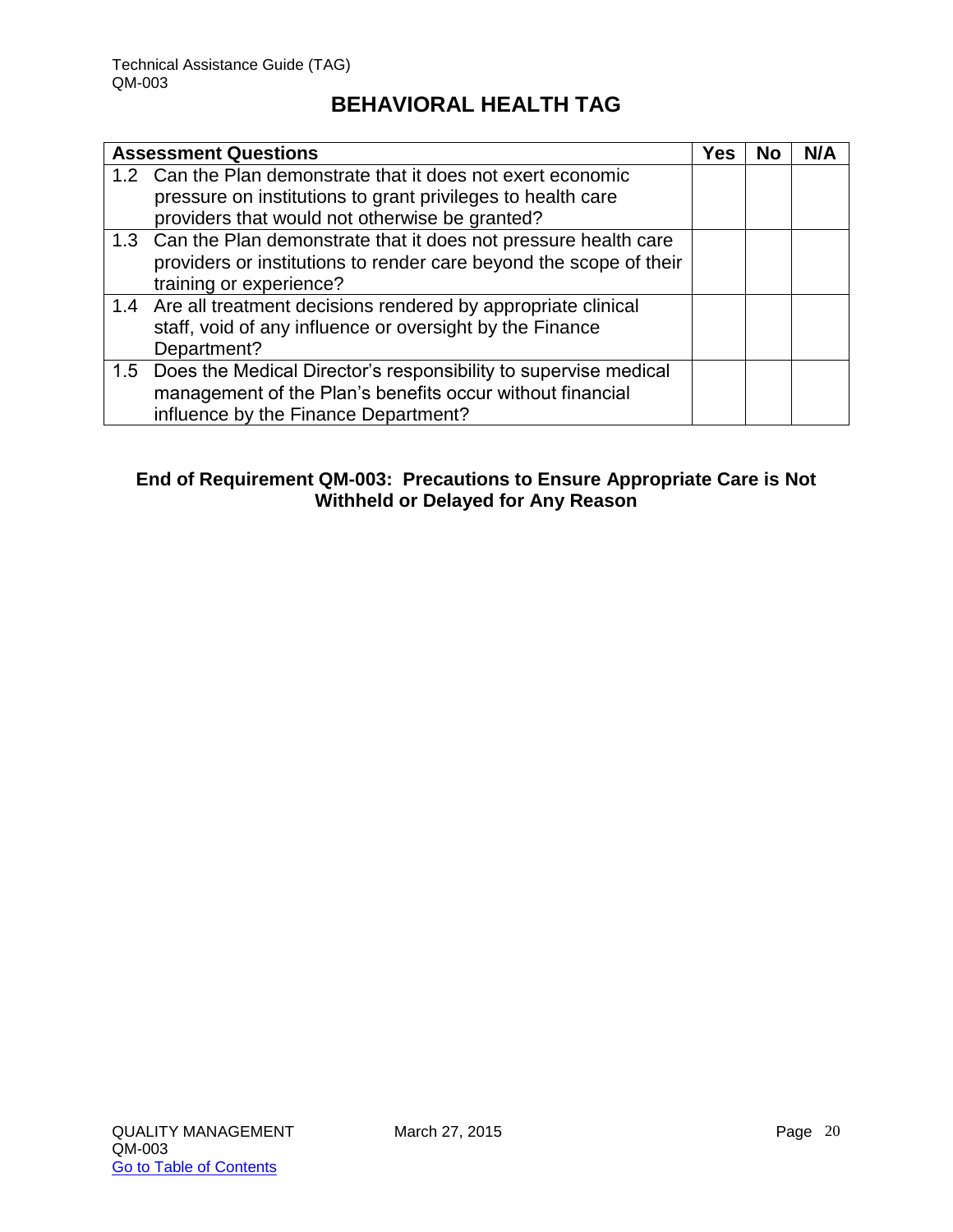#### <span id="page-21-0"></span>**Requirement QM-004: Credentialing**

#### **STATUTORY/REGULATORY CITATIONS**

#### **CA Health and Safety Code section 1367(b)**

**(b)** Personnel employed by or under contract to the plan shall be licensed or certified by their respective board or agency, where licensure or certification is required by law.

#### **28 CCR 1300.51(d)(H)(iii)**

Hospital Staff Privileges. In the case of a full-service plan, there is a complete network of contracting or plan-employed primary care physicians and specialists each of whom has admitting staff privileges with at least one contracting or plan-operated hospital equipped to provide the range of basic health care services the plan has contracted to provide.

#### **28 CCR 1300.67(a)(1)**

The basic health care services required to be provided by a health care service plan to its enrollees shall include, where medically necessary, subject to any co-payment, deductible, or limitation of which the Director may approve:

(a) Physician services, which shall be provided by physicians licensed to practice medicine or osteopathy in accordance with applicable California law. There shall also be provided consultation with and referral by physicians to other physicians. (1) The plan may also include, when provided by the plan, consultation and referral (physician or, if permitted by law, patient initiated) to other health professionals who are defined as dentists, nurses, podiatrists, optometrists, physician's assistants, clinical psychologists, social workers, pharmacists, nutritionists, occupational therapists, physical therapists and other professionals engaged in the delivery of health services who are licensed to practice, are certified, or practice under authority of the plan, a medical group, or individual practice association or other authority authorized by applicable California law.

#### **28 CCR 1300.67.2(e)**

A plan shall provide accessibility to medically required specialists who are certified or eligible for certification by the appropriate specialty board, through staffing, contracting, or referral.

#### **INDIVIDUAL(S)/POSITION(S) TO BE INTERVIEWED**

 **Staff interviews are not required or recommended unless a specific concern is identified.**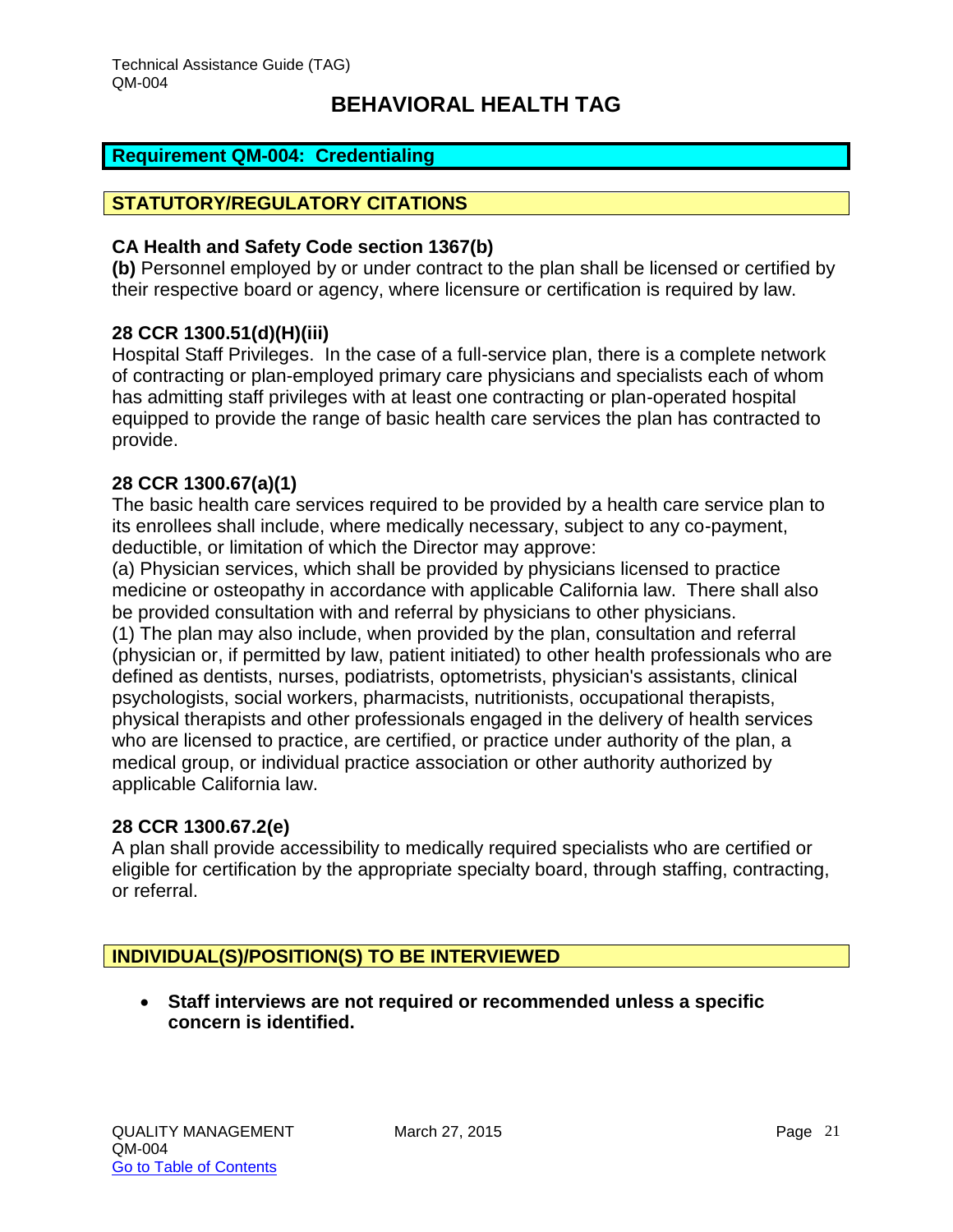#### **DOCUMENTS TO BE REVIEWED**

- Related policies and procedures, including: credentialing and re-credentialing; ensuring all Plan providers and all participating providers, both individual an institutional, are licensed and/or certified; ensuring participating primary care Physicians and specialists have admitting staff privileges with at least one participating hospital; ensuring all participating medical specialists are certified or Board eligible; identifying providers whose licenses have been suspended or revoked; etc.
- Contracts with individual providers.
- Contracts with contracted entities, including provider groups.
- Complaint and grievance reports.
- Delegation contracts as applicable.
- Monitoring and tracking reports of credentialing and re-credentialing.

#### *QM-004 - Key Element 1:*

**1. The Plan verifies that all Plan provider staff and all participating providers, both individual and institutional, are licensed and/or certified, as required by law.** 

**CA Health and Safety Code section 1367(b); 28 CCR 1300.67(a)(1)**

|     | <b>Assessment Questions</b>                                  | Yes | No | N/A |
|-----|--------------------------------------------------------------|-----|----|-----|
| 1.1 | Does the Plan have policies and procedures for verifying     |     |    |     |
|     | licensure/certification of its providers at the time of      |     |    |     |
|     | acceptance into the Plan network?                            |     |    |     |
|     | 1.2 Does the Plan have a mechanism to identify on a periodic |     |    |     |
|     | basis providers whose license has been suspended or          |     |    |     |
|     | revoked?                                                     |     |    |     |

#### *QM-004 - Key Element 2:*

**2. The Plan verifies that all participating medical specialists are certified or eligible for certification by the appropriate specialty board. 28 CCR 1300.67.2(e)**

| <b>Assessment Question</b>                                       | <b>Yes</b> | <b>No</b> | N/A |
|------------------------------------------------------------------|------------|-----------|-----|
| 2.1 Does the Plan have established requirements regarding        |            |           |     |
| provider certification or board eligibility with the appropriate |            |           |     |
| specialty board?                                                 |            |           |     |

#### **End of Requirement QM-004: Credentialing**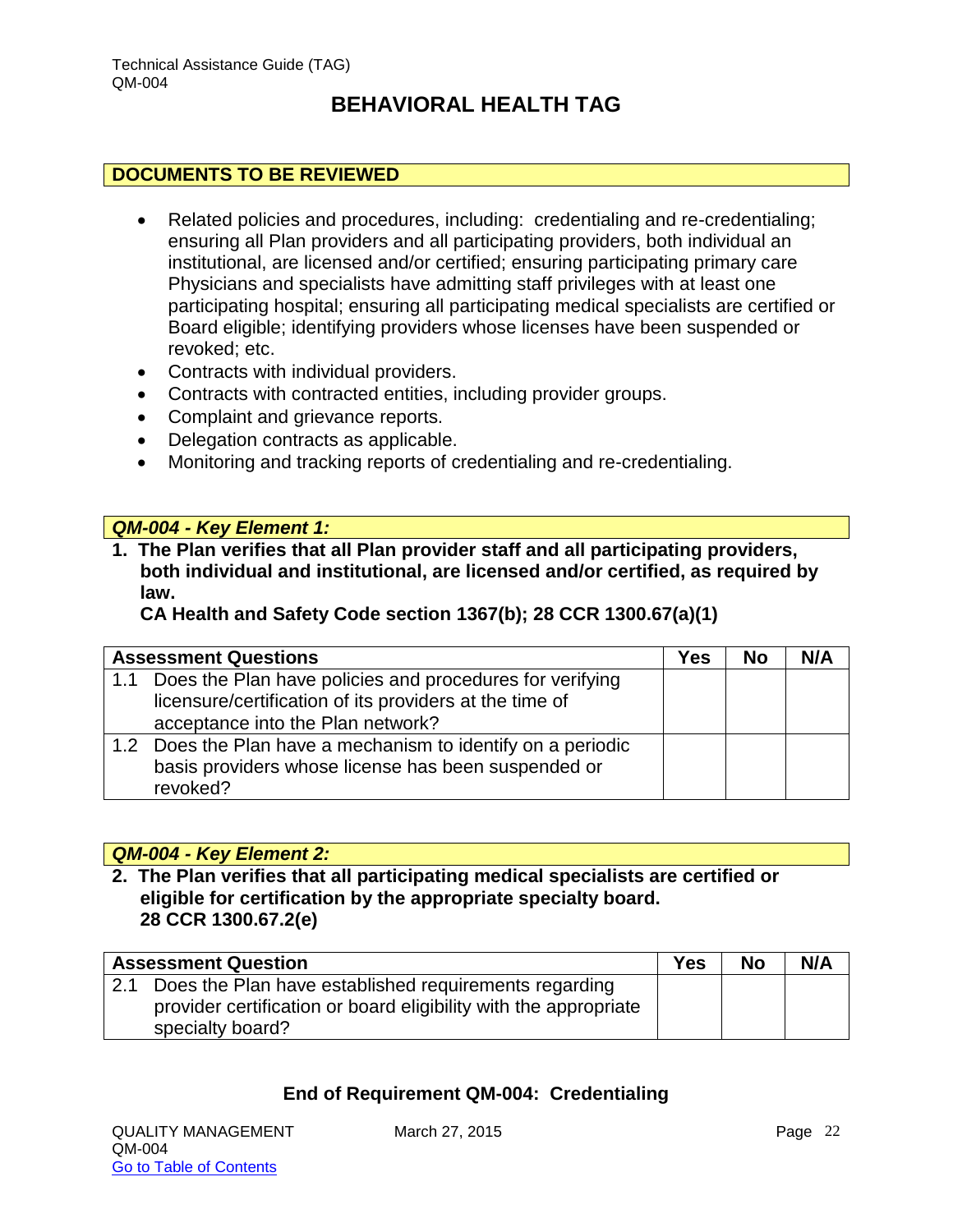#### <span id="page-23-0"></span>**Requirement QM-005: QM Delegation Oversight**

#### **STATUTORY/REGULATORY CITATIONS**

#### **28 CCR 1300.70(b)(2)(C)**

(b) Quality Assurance Program Structure and Requirements.

(2) Program Requirements.

(C) The plan's governing body, its QA committee, if any, and any internal or contracting providers to whom QA responsibilities have been delegated, shall each meet on a quarterly basis, or more frequently if problems have been identified, to oversee their respective QA program responsibilities. Any delegated entity must maintain records of its QA activities and actions, and report to the plan on an appropriate basis and to the plan's governing body on a regularly scheduled basis, at least quarterly, which reports shall include findings and actions taken as a result of the QA program. The plan is responsible for establishing a program to monitor and evaluate the care provided by each contracting provider group to ensure that the care provided meets professionally recognized standards of practice. Reports to the plan's governing body shall be sufficiently detailed to include findings and actions taken as a result of the QA program and to identify those internal or contracting provider components which the QA program has identified as presenting significant or chronic quality of care issues.

#### **28 CCR 1300.70(b)(2)(G)(1) through (3)**

(b) Quality Assurance Program Structure and Requirements.

(2) Program Requirements.

(G) Medical groups or other provider entities may have active quality assurance programs which the plan may use. In all instances, however, the plan must retain responsibility for reviewing the overall quality of care delivered to plan enrollees.

If QA activities are delegated to a participating provider to ensure that each provider has the capability to perform effective quality assurance activities, the plan must do the following:

(1) Inform each provider of the plan's QA program, of the scope of that provider's QA responsibilities, and how it will be monitored by the plan.

(2) Ascertain that each provider to which QA responsibilities have been delegated has an in-place mechanism to fulfill its responsibilities, including administrative capacity, technical expertise, and budgetary resources.

(3) Have ongoing oversight procedures in place to ensure that providers are fulfilling all delegated QA responsibilities.

#### **28 CCR 1300.70(b)(2)(A) and (B)**

(b) Quality Assurance Program Structure and Requirements.

(2) Program Requirements.

In order to meet these obligations each plan's QA program shall meet all of the following requirements:

(A) There must be a written QA plan describing the goals and objectives of the program and organization arrangements, including staffing, the methodology for on-going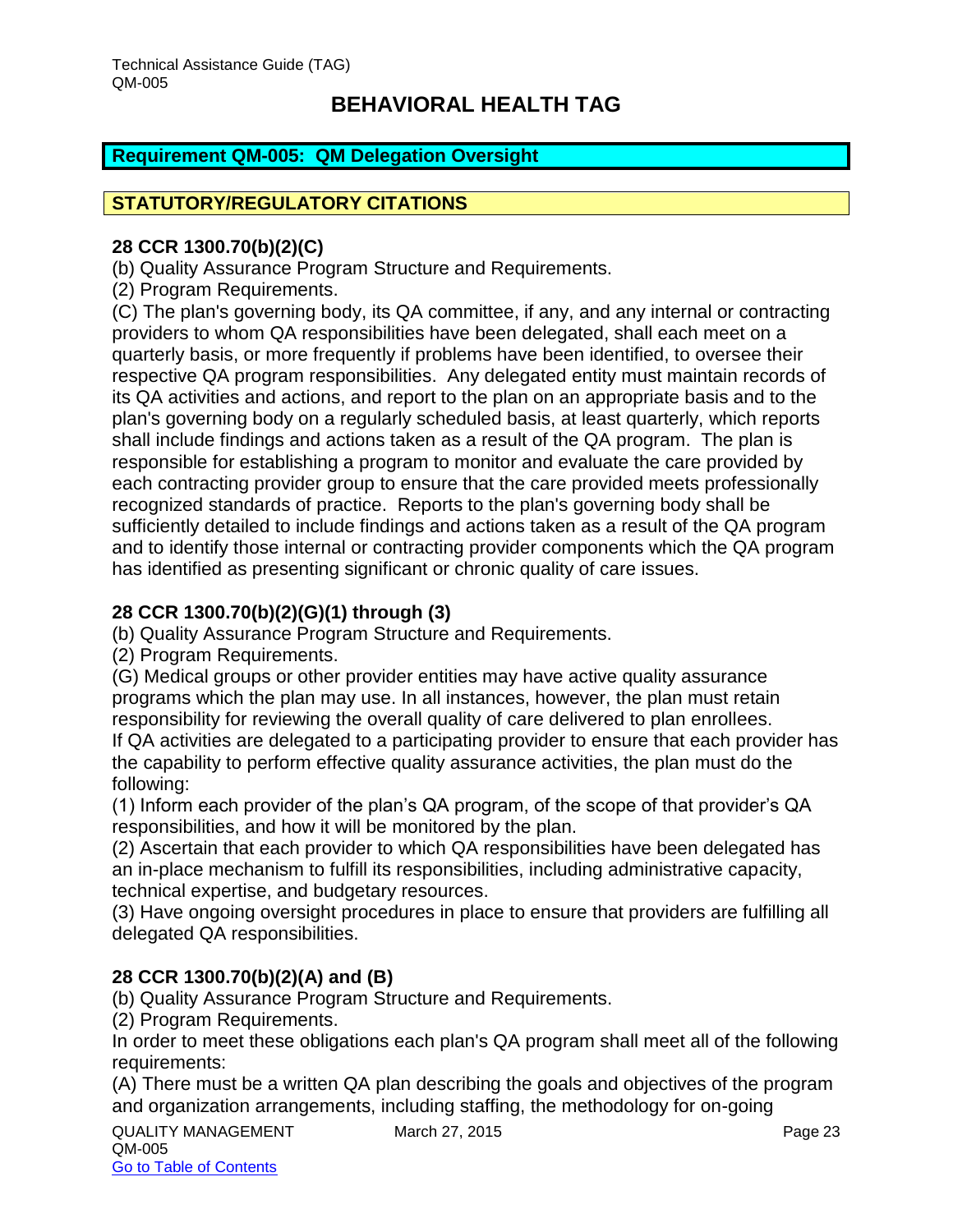monitoring and evaluation of health services, the scope of the program, and required levels of activity.

(B) Written documents shall delineate QA authority, function and responsibility, and provide evidence that the plan has established quality assurance activities and that the plan's governing body has approved the QA Program. To the extent that a plan's QA responsibilities are delegated within the plan or to a contracting provider, the plan documents shall provide evidence of an oversight mechanism for ensuring that delegated QA functions are adequately performed.

#### **28 CCR 1300.70(b)(2)(G)(1) through (6)**

(b) Quality Assurance Program Structure and Requirements.

(2) Program Requirements.

(G) Medical groups or other provider entities may have active quality assurance programs which the plan may use. In all instances, however, the plan must retain responsibility for reviewing the overall quality of care delivered to plan enrollees.

If QA activities are delegated to a participating provider to ensure that each provider has the capability to perform effective quality assurance activities, the plan must do the following:

(1) Inform each provider of the plan's QA program, of the scope of that provider's QA responsibilities, and how it will be monitored by the plan.

(2) Ascertain that each provider to which QA responsibilities have been delegated has an in-place mechanism to fulfill its responsibilities, including administrative capacity, technical expertise, and budgetary resources.

(3) Have ongoing oversight procedures in place to ensure that providers are fulfilling all delegated QA responsibilities.

(4) Require that standards for evaluating that enrollees receive health care consistent with professionally recognized standards of practice are included in the provider's QA program, and be assured of the entity's continued adherence to these standards.

(5) Ensure that for each provider the quality assurance/utilization review mechanism will encompass provider referral and specialist care patterns of practice, including an assessment of timely access to specialists, ancillary support services, and appropriate preventive health services based on reasonable standards established by the plan and/or delegated providers.

(6) Ensure that health services include appropriate preventive health care measures consistent with professionally recognized standards of practice. There should be screening for conditions when professionally recognized standards of practice indicate that screening should be done.

#### **28 CCR 1300.70(b)(2)(G)(3)**

(b) Quality Assurance Program Structure and Requirements.

(2) Program Requirements.

(G) Medical groups or other provider entities may have active quality assurance programs which the plan may use. In all instances, however, the plan must retain responsibility for reviewing the overall quality of care delivered to plan enrollees. If QA activities are delegated to a participating provider to ensure that each provider has the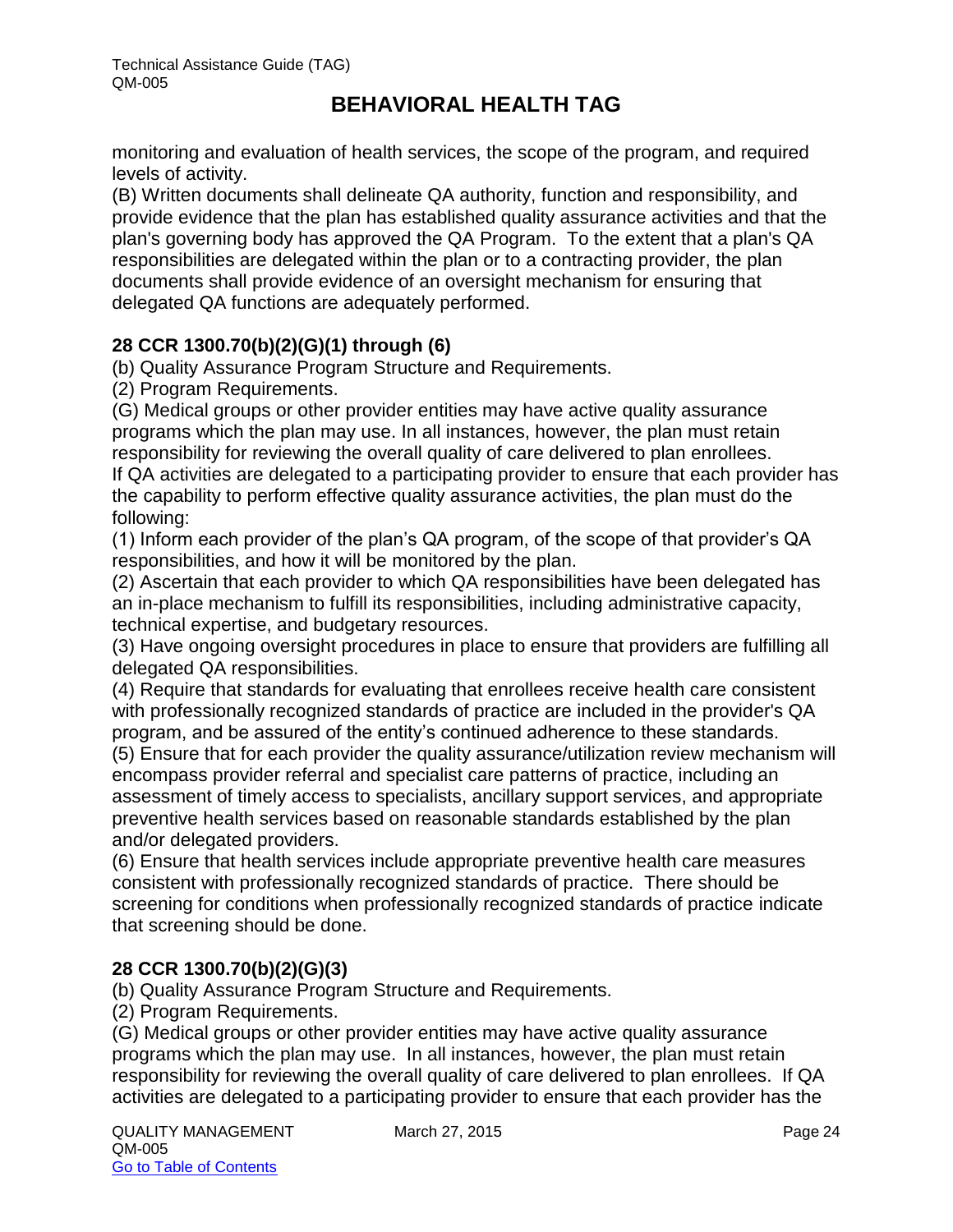capability to perform effective quality assurance activities, the plan must do the following:

(3) Have ongoing oversight procedures in place to ensure that providers are fulfilling all delegated QA responsibilities.

#### **28 CCR 1300.70(b)(2)(H)**

(b) Quality Assurance Program Structure and Requirements.

(2) Program Requirements.

(H) A plan that has capitation or risk-sharing contracts must:

1. Ensure that each contracting provider has the administrative and financial capacity to meet its contractual obligations; the plan shall have systems in place to monitor QA functions.

2. Have a mechanism to detect and correct under-service by an at-risk provider (as determined by its patient mix), including possible under-utilization of specialist services and preventive health care services.

#### **28 CCR 1300.70(b)(2)(I)(2)**

(b) Quality Assurance Program Structure and Requirements.

(2) Program Requirements.

(I) Inpatient Care.

2. The plan may delegate inpatient QA functions to hospitals, and may rely on the hospital's existing QA system to perform QA functions. If a plan does delegate QA responsibilities to a hospital, the plan must ascertain that the hospital's quality assurance procedure will specifically review hospital services provided to the plan's enrollees, and will review services provided by plan physicians within the hospital in the same manner as other physician services are reviewed.

#### **28 CCR 1300.70(c)**

(c) In addition to the internal quality of care review system, a plan shall design and implement reasonable procedures for continuously reviewing the performance of health care personnel, and the utilization of services and facilities, and cost. The reasonableness of the procedures and the adequacy of the implementation thereof shall be demonstrated to the Department.

#### **28 CCR 1300.74.72(a) (Mental Health Parity)**

(a) The mental health services required for the diagnosis, and treatment of conditions set forth in Health and Safety Code section 1374.72 shall include, when medically necessary, all health care services required under the Act including, but not limited to, basic health care services within the meaning of Health and Safety Code sections 1345(b) and 1367(i), and section 1300.67 of Title 28. These basic health care services shall, at a minimum, include crisis intervention and stabilization, psychiatric inpatient hospital services, including voluntary psychiatric inpatient services, and services from licensed mental health providers including, but not limited to, psychiatrists and psychologists.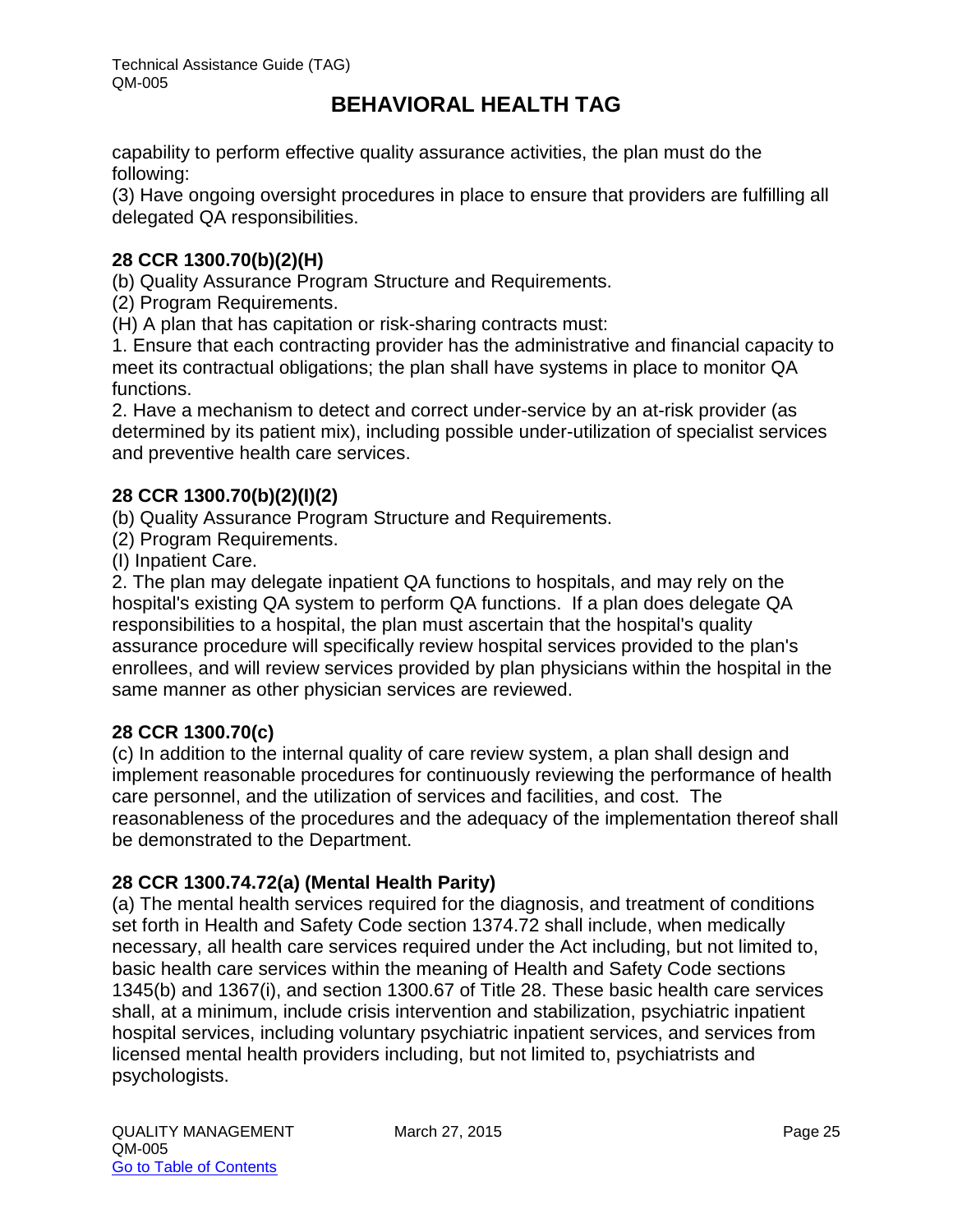#### **28 CCR 1300.74.72(g)(1) through (5)**

(g) If a plan contracts with a specialized health care service plan for the purpose of providing Health and Safety Code section 1374.72 services, the following requirements shall apply:

(1) the specialized health care service plan shall maintain a telephone number that an enrollee may call during normal business hours to obtain information about benefits, providers, coverage and any other relevant information concerning an enrollee's mental health services;

(2) if the plan issues identification cards to enrollees, the identification cards shall include the telephone number required to be maintained above and a brief statement indicating that enrollees may call the telephone number for assistance about mental health services and coverage;

(3). the plan shall monitor the continuity and coordination of care that enrollees receive, and take action, when necessary, to assure continuity and coordination of care, in a manager consistent with professionally recognized evidence-based standards of practice, across the health care network;

(4) the plan shall monitor, as often as necessary, but not less frequently than once every year, the collaboration between medical and mental health providers including, but not limited to, the following:

- (A) exchange of information,
- (B) appropriate diagnosis, treatment and referral, and
- (C)access to treatment and follow-up for enrollees with co-existing medical and mental health disorders;
- (5) the plan shall retain full responsibility for assuring continuity and coordination of care, in accordance with the requirements of this subsection, notwithstanding that, by contract, it has obligated a specialized health care service plan to perform some or all of these activities.

#### **INDIVIDUAL(S)/POSITION(S) TO BE INTERVIEWED**

#### **Staff responsible for the activities described above, for example:**

- Plan Medical Director or designated QA physician
- Plan staff person responsible for the delegation
- Delegate staff person responsible for the delegation
- Delegate Medical Director
- Plan QA Manager
- Delegate QA Manager
- Plan QA coordinators that conduct audits of the delegates
- QA representatives from one or more provider delegates

#### **DOCUMENTS TO BE REVIEWED**

 Related policies and procedures, including those detailing the processes for delegation and continued oversight of delegated entities.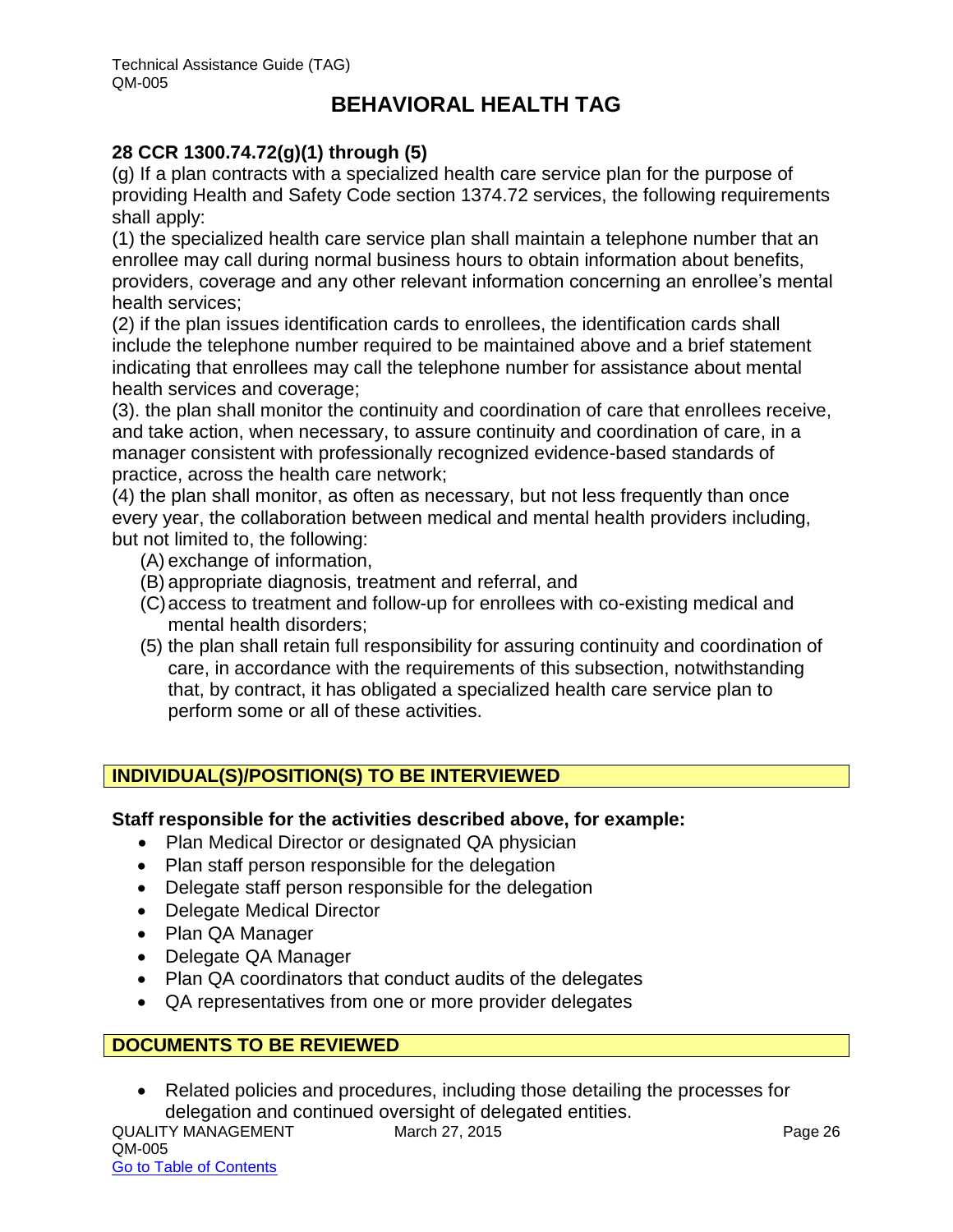- Pre-delegation assessments.
- Delegation contracts, letters of agreements, and memoranda of understanding.
- Audit tools, forms, and reports/results.
- Documentation that the Plan conducts a periodic audit of delegated activities and requires a corrective action plan for deficiencies identified with documentation of appropriate follow-up.
- Documentation that the Plan periodically reviews and approves delegate's QM Program. Description and Work Plan.
- Plan board or QM committee or subcommittee minutes which document review and oversight of delegated providers and organizations.
- Corrective action plans for delegated providers as appropriate.
- Routine and ad hoc reports from the delegated entities.
- Minutes of governance committee in which delegate reports were discussed.

#### *QM-005 - Key Element 1:*

**If a Plan delegates any QM responsibilities to affiliates and vendors including but not limited to contracting provider groups, hospitals, affiliated mental or behavioral health plans and credential verification organizations:** 

**1. The Plan assesses the capability of each delegated entity by performing a capability assessment prior to delegation. 28 CCR 1300.70(b)(2)(G)(1) through (3)**

|     | <b>Assessment Questions</b>                                  | Yes | <b>No</b> | N/A |
|-----|--------------------------------------------------------------|-----|-----------|-----|
| 1.1 | Does the Plan assess the delegate's policies and             |     |           |     |
|     | procedures for conducting the delegated responsibilities?    |     |           |     |
|     | 1.2 Does the Plan assess the delegate's administrative       |     |           |     |
|     | capabilities?                                                |     |           |     |
|     | 1.3 Does the Plan assess the delegate's technical expertise? |     |           |     |
|     | 1.4 Does the Plan assess the delegate's budgetary resources? |     |           |     |

#### *QM-005 - Key Element 2:*

**2. The Plan and each delegate have a delegation agreement that details the delegated services, the administrative responsibilities, the procedures for exchanging information/coordinating care, and the reporting/monitoring responsibilities of both the Plan and the delegate. 28 CCR 1300.70(b)(2)(A) and (B); 28 CCR 1300.70(b)(2)(G)(1) through (6); 28** 

**CCR 1300.70(c)**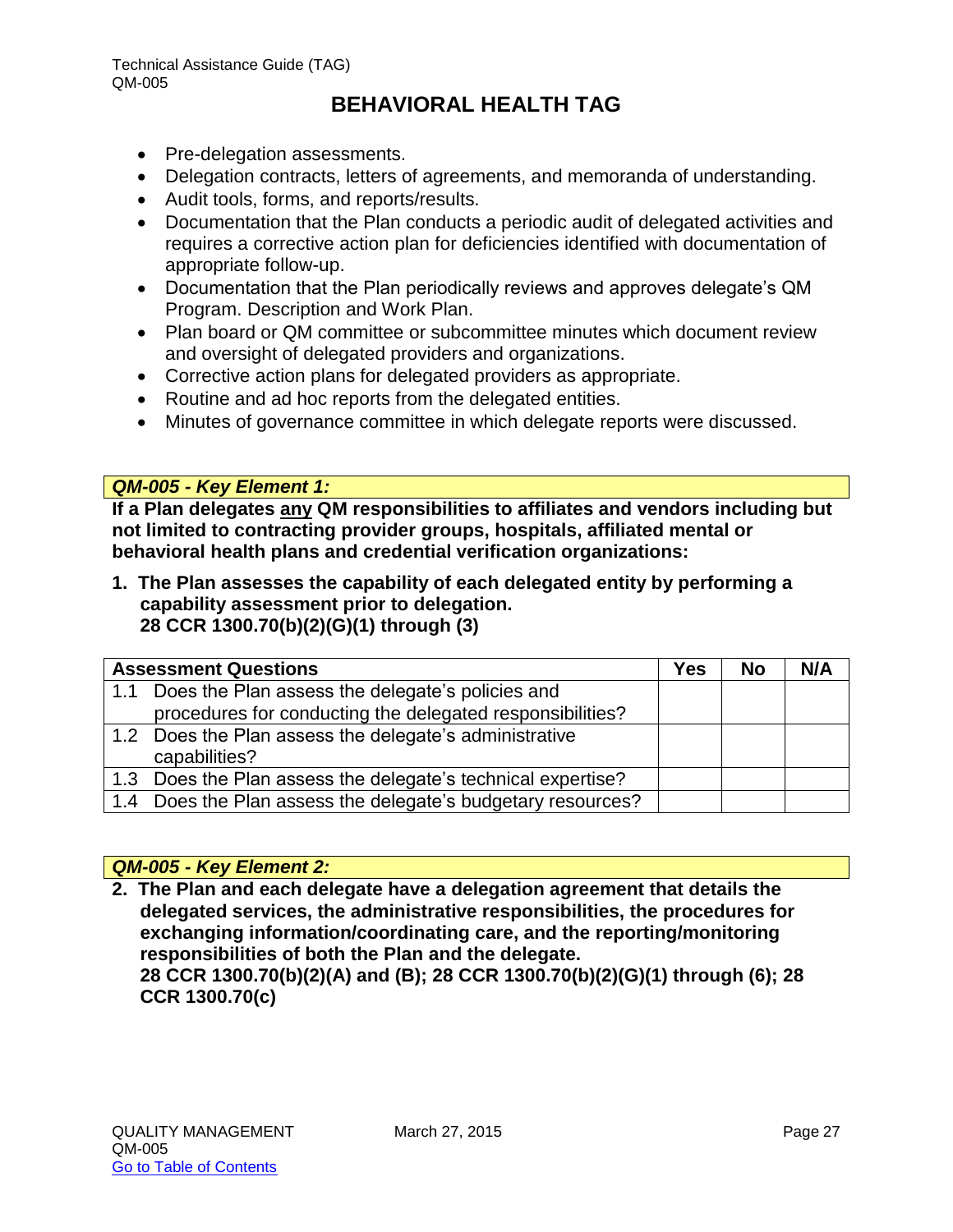|     | <b>Assessment Questions</b>                                   | <b>Yes</b> | <b>No</b> | N/A |
|-----|---------------------------------------------------------------|------------|-----------|-----|
| 2.1 | Does the Plan have an agreement with each delegate that       |            |           |     |
|     | defines the scope of responsibilities and how the delegate    |            |           |     |
|     | will be monitored by the Plan?                                |            |           |     |
|     | 2.2 Does the contract/agreement include a description of the  |            |           |     |
|     | delegated services?                                           |            |           |     |
| 2.3 | Does the contract/agreement include a description of the      |            |           |     |
|     | administrative responsibilities of the delegate (e.g., for    |            |           |     |
|     | handling of grievances and appeals, customer service)?        |            |           |     |
| 2.4 | Does the contract/agreement include a description of how      |            |           |     |
|     | the Plan will monitor the delegated entity?                   |            |           |     |
| 2.5 | Does the Plan require the delegate to have standards for      |            |           |     |
|     | evaluating that enrollees receive health care consistent with |            |           |     |
|     | professionally recognized standards of practice?              |            |           |     |
| 2.6 | Are these standards included in the delegate's QA             |            |           |     |
|     | Program?                                                      |            |           |     |
| 2.7 | Are there evaluation methods to assure the delegate's         |            |           |     |
|     | continued adherence to these standards?                       |            |           |     |
| 2.8 | Does the Plan require that the delegate's quality and         |            |           |     |
|     | utilization review mechanisms encompass provider referral     |            |           |     |
|     | and specialist care patterns of practice?                     |            |           |     |
| 2.9 | Does the Plan require that the delegate's quality and         |            |           |     |
|     | utilization review mechanisms encompass assessment of         |            |           |     |
|     | timely access to specialists, ancillary support services?     |            |           |     |
|     | 2.10 Does the Plan require that the delegate's quality and    |            |           |     |
|     | utilization review mechanisms encompass access to             |            |           |     |
|     | appropriate preventive health services based on reasonable    |            |           |     |
|     | standards established by the Plan and/or delegated            |            |           |     |
|     | providers?                                                    |            |           |     |
|     | 2.11 Does the Plan require that the delegate's quality and    |            |           |     |
|     | utilization review mechanisms encompass appropriate           |            |           |     |
|     | preventive health care measures consistent with               |            |           |     |
|     | professionally recognized standards of practice, indicating   |            |           |     |
|     | when screening for conditions should be done?                 |            |           |     |

#### *QM-005 - Key Element 3:*

Go to Table of Contents

**3. The Plan has put in place ongoing oversight procedures to ensure that delegates are fulfilling all delegated QM responsibilities. 28 CCR 1300.70(b)(2)(G)(3); 28 CCR 1300.70(c)**

|     | <b>Assessment Questions</b>                              | Yes | <b>No</b> | N/A     |
|-----|----------------------------------------------------------|-----|-----------|---------|
| 3.1 | Does the Plan have ongoing oversight procedures in place |     |           |         |
|     | to ensure that providers are fulfilling all delegated QA |     |           |         |
|     | responsibilities?                                        |     |           |         |
|     | <b>QUALITY MANAGEMENT</b><br>March 27, 2015              |     |           | Page 28 |
|     | QM-005                                                   |     |           |         |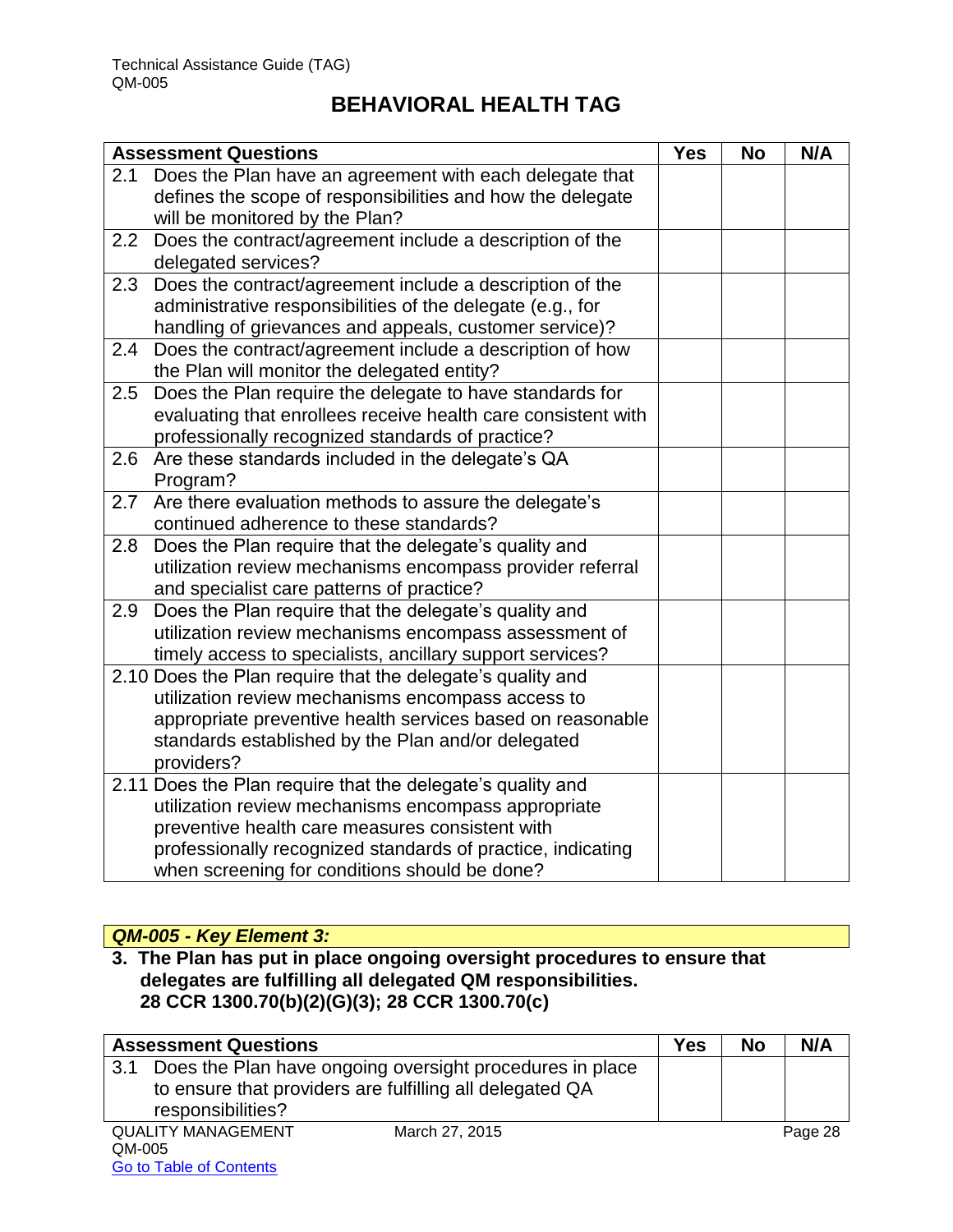|     | 3.2 Do appropriate minutes of committee meetings indicate       |  |  |
|-----|-----------------------------------------------------------------|--|--|
|     | regular review of delegate reports and activities?              |  |  |
|     | 3.3 Does the Plan conduct periodic site visits to the delegate? |  |  |
| 3.4 | Does the Plan periodically review the delegate's QM             |  |  |
|     | Program description?                                            |  |  |
|     | 3.5 Does the Plan periodically review the delegate's QM Work    |  |  |
|     | Plan?                                                           |  |  |
|     | 3.6 Does the Plan implement corrective action and conduct       |  |  |
|     | follow-up reviews to address any deficiencies?                  |  |  |

#### *QM-005 - Key Element 4:*

**If the Plan delegates in-patient QM responsibilities to a hospital:**

**4. The Plan oversees the hospital's QM Program specific to the Plan's enrollees, and verifies that the hospital reviews services provided by Plan Physicians within the hospital in the same manner as other Physician services. 28 CCR 1300.70(b)(2)(I)(2)**

|     | <b>Assessment Questions</b>                                      | <b>Yes</b> | No | N/A |
|-----|------------------------------------------------------------------|------------|----|-----|
| 4.1 | Does the Plan have a mechanism to oversee the quality of         |            |    |     |
|     | care provided in an inpatient setting to its enrollees?          |            |    |     |
|     | 4.2 Does the Plan's oversight program ensure that the hospital's |            |    |     |
|     | QA policies and procedures reviews hospital services provided    |            |    |     |
|     | to the Plan's enrollees?                                         |            |    |     |
| 4.3 | Does the Plan ensure review of services provided by Plan         |            |    |     |
|     | Physicians within the hospital is conducted in the same          |            |    |     |
|     | manner as review of other Physician services?                    |            |    |     |
| 4.4 | Does the Plan ensure that the hospital's policies and            |            |    |     |
|     | procedures stipulate that services provided to Plan enrollees    |            |    |     |
|     | are provided in the same manner as services to other             |            |    |     |
|     | patients?                                                        |            |    |     |
| 4.5 | Does the Plan's monitoring ensure providers utilize equipment    |            |    |     |
|     | and facilities appropriate to the care?                          |            |    |     |
| 4.6 | If the hospital services are fully capitated, does the Plan      |            |    |     |
|     | ensure appropriate referral procedures are in place and          |            |    |     |
|     | utilized for services not customarily provided at that hospital? |            |    |     |
| 4.7 | Does the Plan track and trend potential quality issues           |            |    |     |
|     | identified with a specific hospital?                             |            |    |     |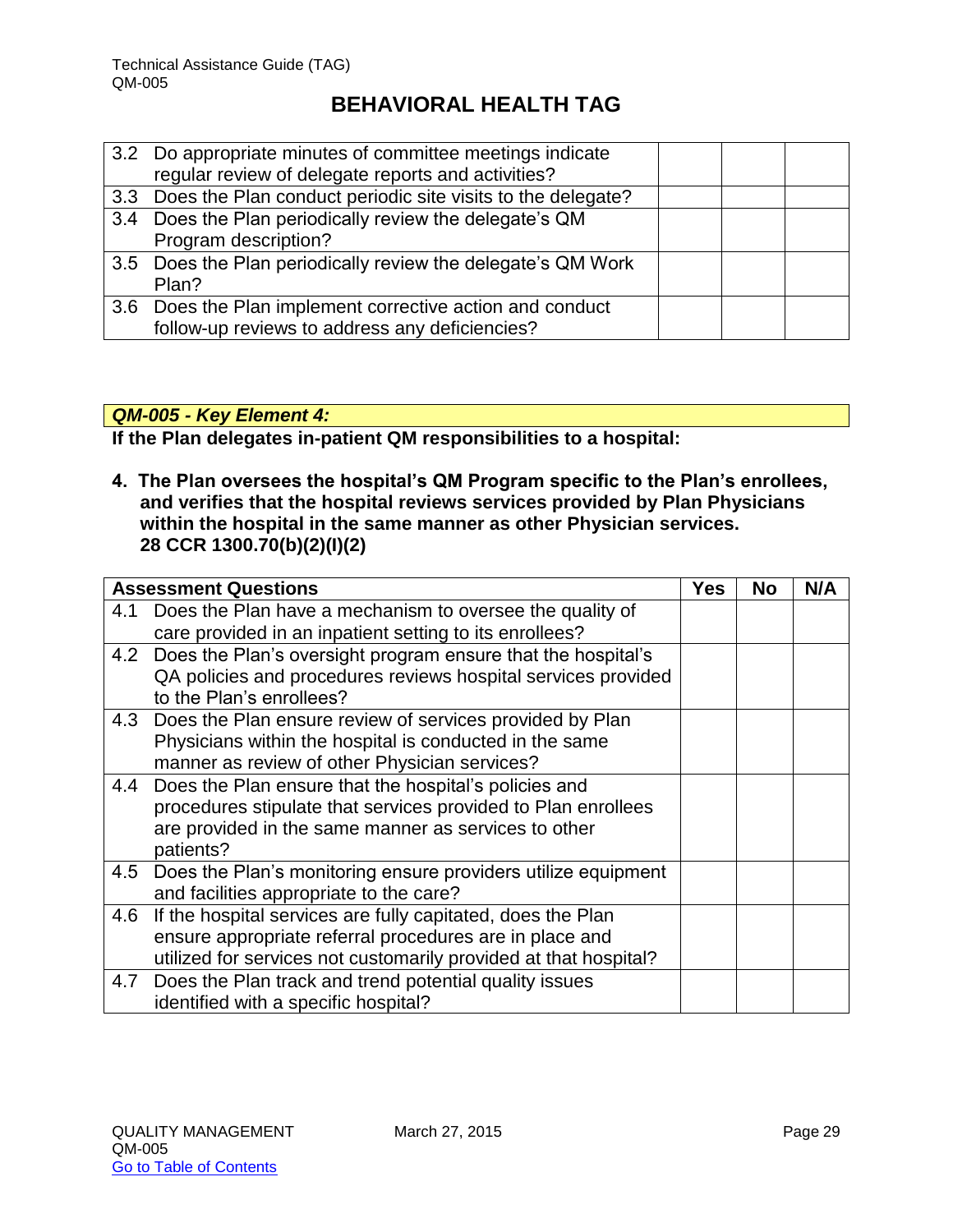#### *QM-005 - Key Element 5:*

**If a Plan has capitation or risk-sharing contracts with delegates:**

**5. The capitation/risk-sharing contract and/or delegation agreement details the services, responsibilities, and procedures for both the Plan and the delegate. 28 CCR 1300.70(b)(2)(H); 28 CCR 1300.70(c)**

| <b>Assessment Questions</b>                                       | Yes | No | N/A |
|-------------------------------------------------------------------|-----|----|-----|
| 5.1 Has the Plan ensured that each contracting provider has the   |     |    |     |
| administrative capacity to meet its contractual obligation?       |     |    |     |
| 5.2 Has the Plan ensured that each contracting provider has the   |     |    |     |
| financial capacity to meet its contractual obligation?            |     |    |     |
| 5.3 Does the Plan have a system in place to monitor QA of         |     |    |     |
| capitated and at-risk providers?                                  |     |    |     |
| 5.4 Does the Plan have a mechanism to detect and correct under-   |     |    |     |
| service by an at-risk provider (as determined by its patients'    |     |    |     |
| mix), including possible under-utilization of specialist services |     |    |     |
| and preventive health care services?                              |     |    |     |

#### *QM-005 - Key Element 6:*

**If the Plan delegates the provision of mental health services for enrollees with parity conditions:**

**6. The contract/delegation agreement shall include a clear statement of the mental health benefits to be provided to the Plan's enrollees and a description of the requirement for the delegate to collaborate with the Plan on: 1) improving the exchange of information between medical and mental health providers; 2) improving the diagnosis, treatment and referral of mental health conditions in medical settings; 3) improving access to treatment and follow-up for enrollees with co-existing medical and mental health disorders; 4) improving transition of care; and 5) improving ambulatory follow-up care. 28 CCR 1300.74.72(g)(1) through (5)**

|                             | <b>Assessment Questions</b>                                  | <b>Yes</b> | <b>No</b> | N/A     |
|-----------------------------|--------------------------------------------------------------|------------|-----------|---------|
| 6.1                         | Does the contract/agreement include a clear statement of     |            |           |         |
|                             | the mental health benefits to be provided to the Plan's      |            |           |         |
|                             | enrollees?                                                   |            |           |         |
|                             | 6.2 Is the delegate required to collaborate with the Plan on |            |           |         |
|                             | improving the exchange of information between medical        |            |           |         |
|                             | and mental health providers?                                 |            |           |         |
|                             | 6.3 Is the delegate required to collaborate with the Plan on |            |           |         |
|                             | improving the diagnosis, treatment, and referral of mental   |            |           |         |
|                             | health conditions in medical settings?                       |            |           |         |
| 6.4                         | Is the delegate required to collaborate with the Plan on     |            |           |         |
| $\sim$ $\sim$ $\sim$ $\sim$ | <b>QUALITY MANAGEMENT</b><br>March 27, 2015                  |            |           | Page 30 |